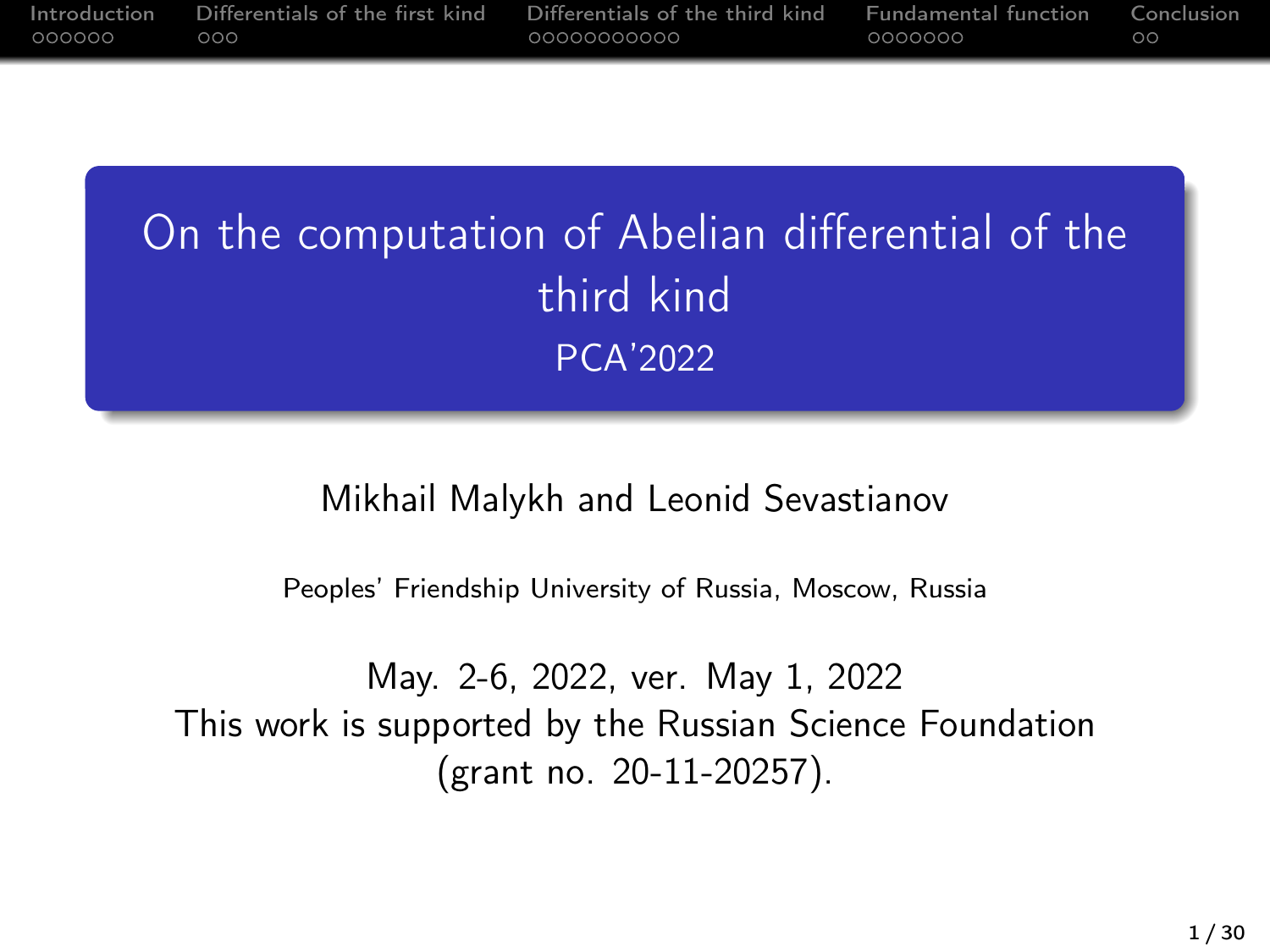<span id="page-1-0"></span>

| $\bullet$ 00000 000 |                                     | <b>Introduction</b> Differentials of the first kind Differentials of the third kind Fundamental function Conclusion | 0000000 Q | ററ |
|---------------------|-------------------------------------|---------------------------------------------------------------------------------------------------------------------|-----------|----|
|                     | Symbolic integration in XIX century |                                                                                                                     |           |    |

• 1835, Liouville. Integration of an expression like

$$
p(x)e^{q}(x), \quad p, q \in \mathbb{C}[x]
$$

in elementary functions.

• 1888, Ptaszycki. Integration of the Abelian integrals, that is an expressions like

$$
R(x, y), \quad f(x, y) = 0, f \in \mathbb{C}[x, y], R \in \mathbb{C}(x, y),
$$

in elementary functions.

1875, Weierstrass. Theory of the Abelian integrals, including the reduction to normal form.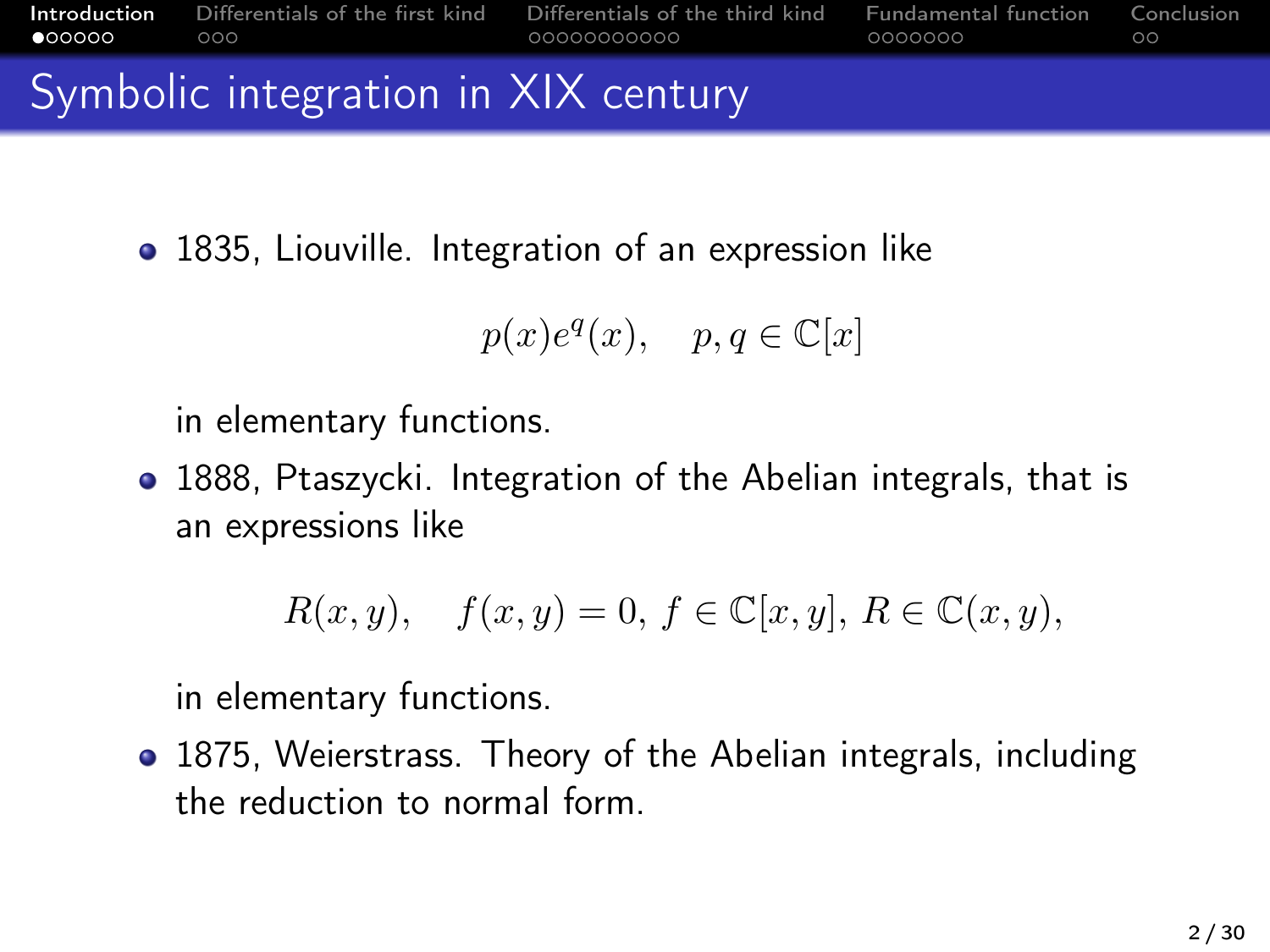| റ●ററററ                  | <b>Introduction</b> Differentials of the first kind Differentials of the third kind Fundamental function Conclusion<br>റററ | _0000000 | - ററ |
|-------------------------|----------------------------------------------------------------------------------------------------------------------------|----------|------|
| <b>Service</b> Products |                                                                                                                            |          |      |

## I he exploration of the classic heritage

- First successes of computer algebra systems (CAS) are primarily due to the fact that back in the 1960s, it was possible to create algorithms for the symbolic integration of elementary functions, based on Liouville work [Moses].
- In the 1980s, algorithms for integration of Abelian integrals in elementary functions were developed, but the final set of developed algorithms are too complicated to be implemented in CAS [Bronstein, Devenport, Trager].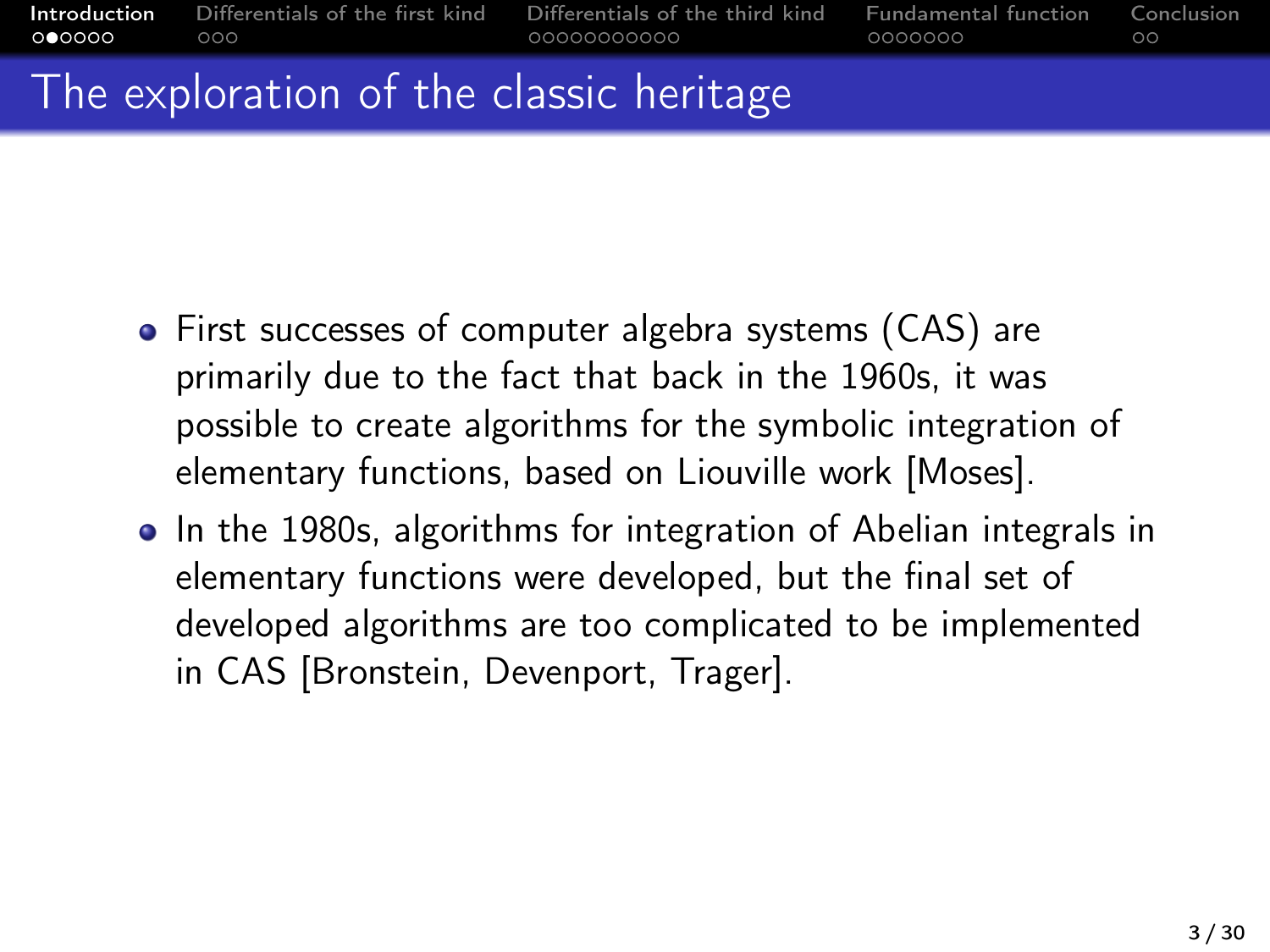## Publication of Weierstrass lecture

Weierstrass lectures ware published by Hettner and Knoblauch only in 1902, that is after publishing of popular works like Backer's monograph. The conventional wisdom about Weierstrass's theory is based on his early work and speculation. In 1870s, Weierstrass developed a purely algebaric and constructive approach to Abelian integrals, in particular he completely revised

his theory of elliptic functions [Pokrovsky, 1900].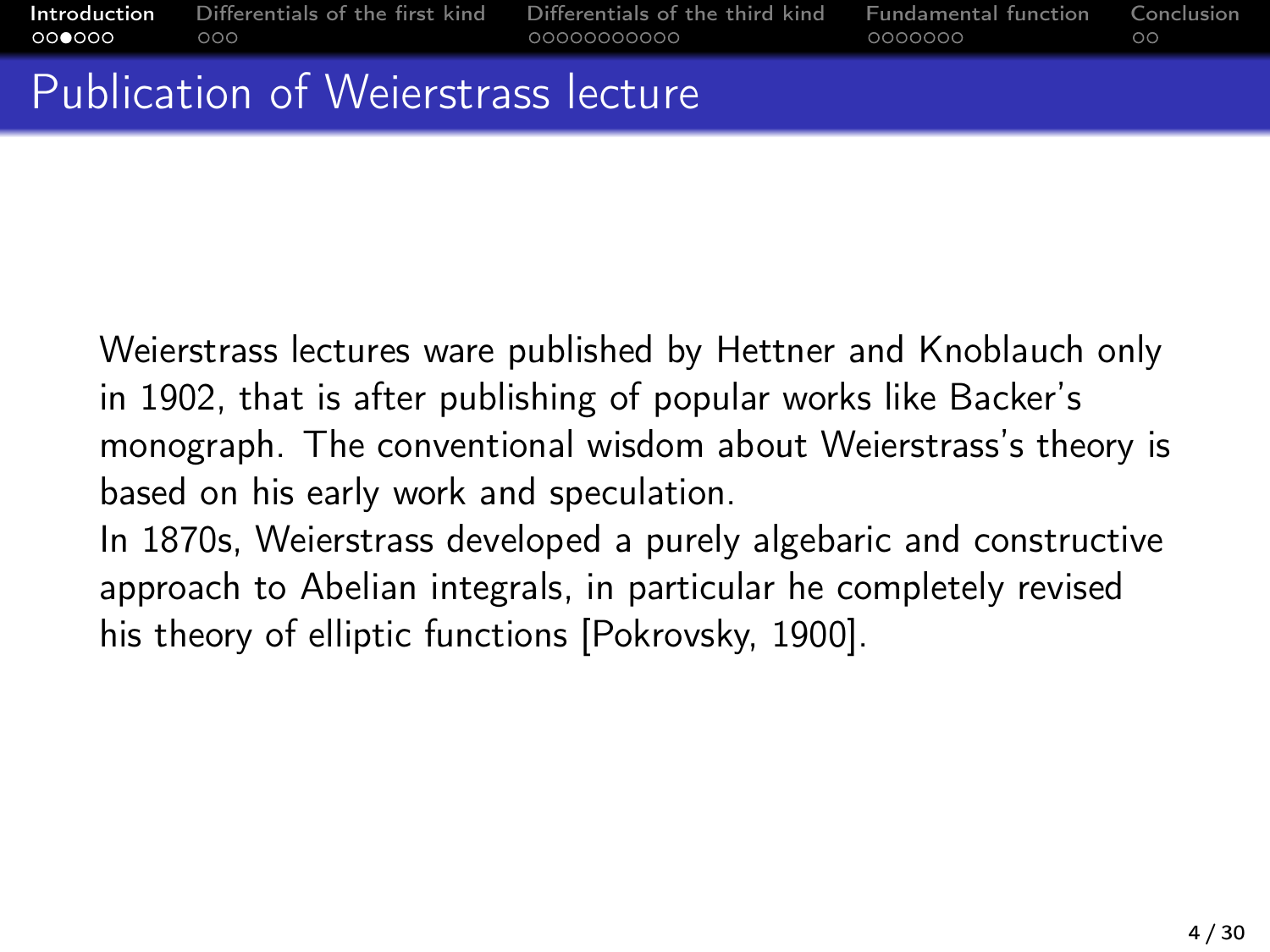| .000●00 000 |                     | <b>Introduction</b> Differentials of the first kind Differentials of the third kind Fundamental function Conclusion<br>00000000000 COOO | 0000000 | ററ |
|-------------|---------------------|-----------------------------------------------------------------------------------------------------------------------------------------|---------|----|
|             | Weierstrass lecture |                                                                                                                                         |         |    |

In 1980s, Polubarinova-Kochina noticed that Weierstrass's approach was constructive. However, there are no examples of using the algorithms in the published text of lectures. Modern authors see power series and analytic functions in lectures and do not see the purely algebaric theory of the fundamental function (Hauptfuktion). Furthermore, they do not see the duality principle and its main consequence — identity connecting integrals of the three kind (Art).

This identity is a brilliant trick, Pokrovsky in 1900 was unable to construct an elegant theory of elliptic functions since he did not find a corresponding lecture during his trip to Berlin.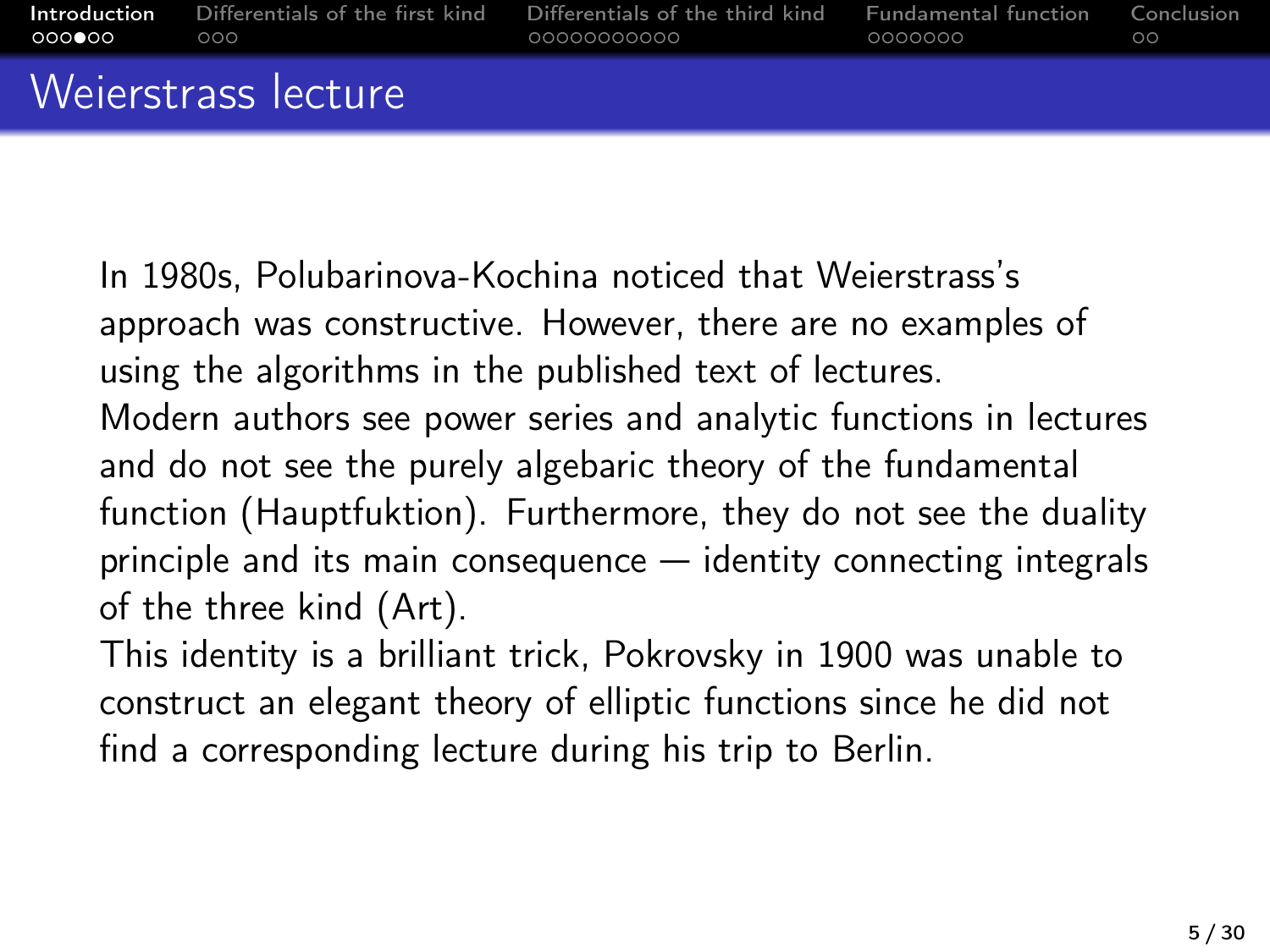| ററററ⊜റ | <b>Introduction</b> Differentials of the first kind<br>೧೧೧ | Differentials of the third kind<br>00000000000 | <b>Eundamental function</b> Conclusion<br>0000000 | ററ |
|--------|------------------------------------------------------------|------------------------------------------------|---------------------------------------------------|----|
| QQbar  |                                                            |                                                |                                                   |    |

A characteristic feature of Weierstrass' approach is the use a lot of irrational numbers, the algorithm for determining which is either described in the text, or more or less obvious. Now, the Sage system has a built-in implementation of the field of algebraic numbers QQbar, added by Carl Witty in 2007, so in theory the algorithms from the Lectures can be implemented as written.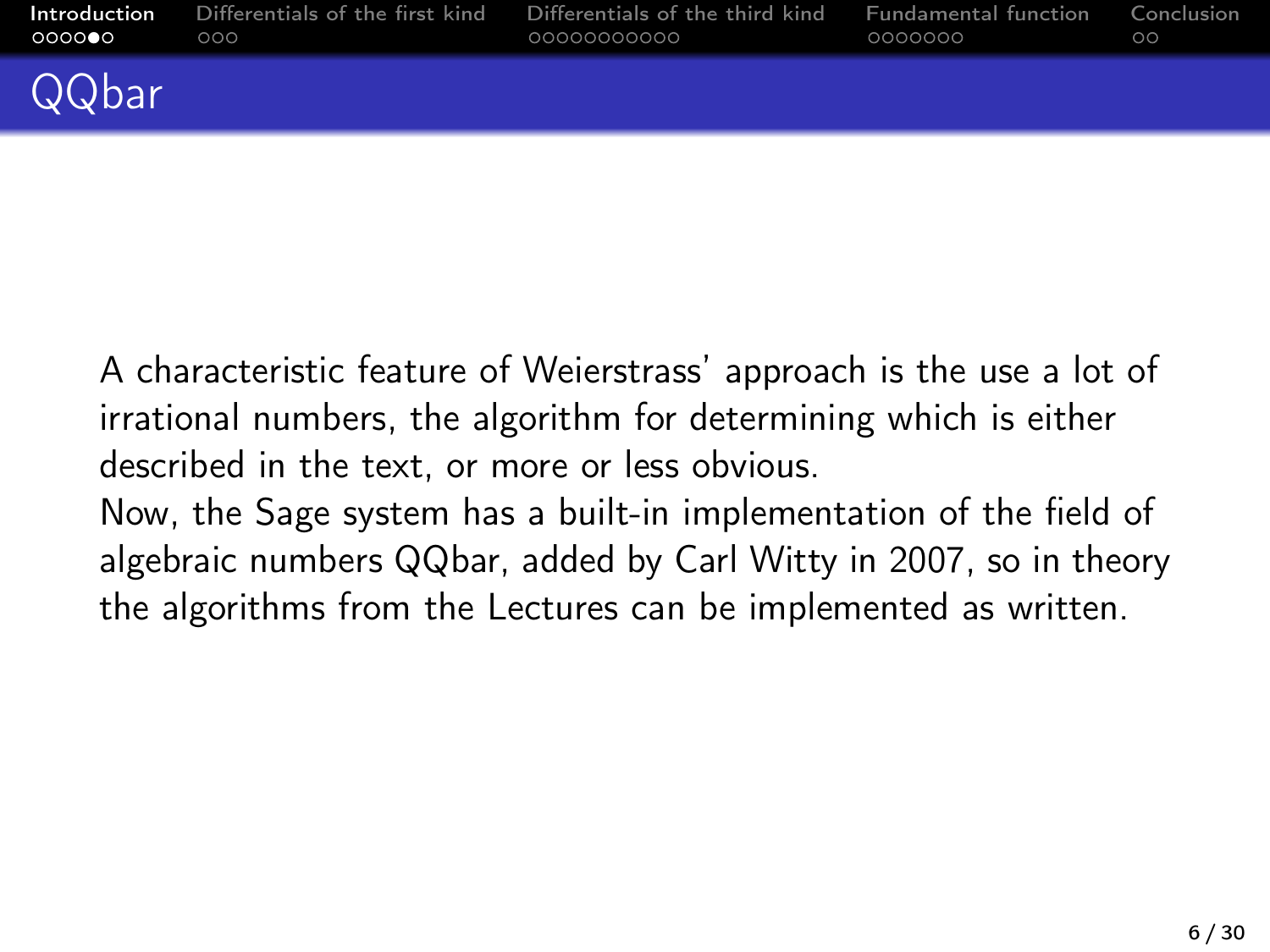| OOOOOO OO OOOO | റററ | <b>Introduction</b> Differentials of the first kind Differentials of the third kind Fundamental function Conclusion | .0000000 | $\circ$ |
|----------------|-----|---------------------------------------------------------------------------------------------------------------------|----------|---------|
| Our aim        |     |                                                                                                                     |          |         |

We decided to consider this direct implementation of the algorithms and evaluate the difficulties that arise, return to the subject of our talk at PCA'2018.

Refs.:

- **1** Yu Ying, M. D. Malykh, L. A. Sevastianov. On symbolic integration of algebraic functions. 2020. Journal of Symbolic Computation. DOI: 10.1016/j.jsc.2020.09.002
- <sup>2</sup> Yu Ying, E. A. Ayryan, M. D. Malykh, L. A. Sevastianov. On the computation of fundamental functions and Abelian differentials of the third kind. 2021. ArXiv:2105.07875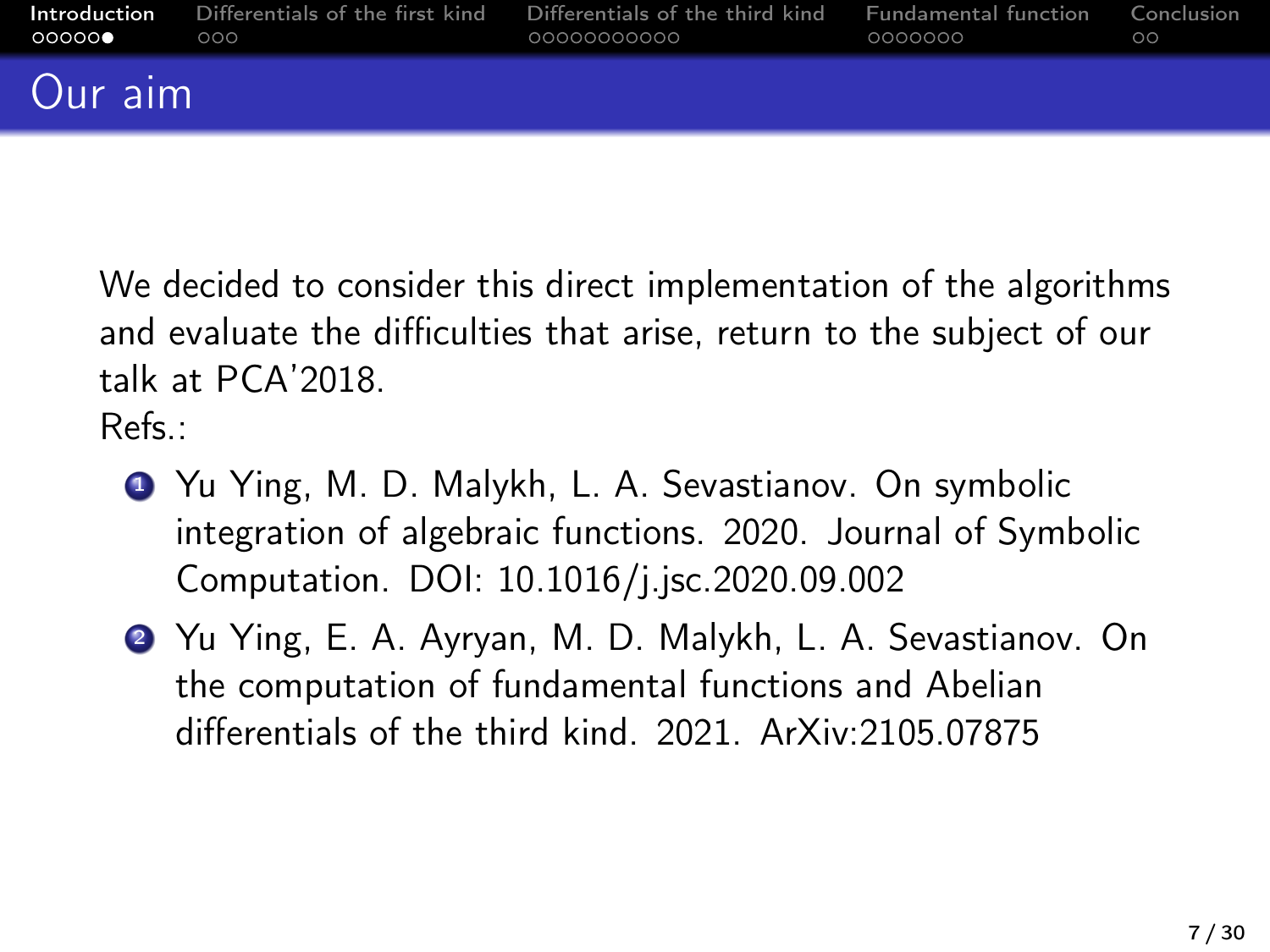<span id="page-7-0"></span>

| . 000000 | $\bullet$ 0.0 $\bullet$                 | Introduction <b>Differentials of the first kind</b> Differentials of the third kind Fundamental function Conclusion<br>00000000000 | - 0000000 | ററ |
|----------|-----------------------------------------|------------------------------------------------------------------------------------------------------------------------------------|-----------|----|
|          | Abelian differentials of the first kind |                                                                                                                                    |           |    |

Let polynomial  $f \in \mathbb{Q}[x, y]$  define an algebraic curve C of the order r on the projective plane  $xy$  over the field  $\mathbb{C}$ . Let for simplicity this curve have no singular points.

#### **Definition**

A differential of the form  $udx$ ,  $u \in \mathbb{C}(x, y)$ , having no singular points on the curve  $f$  is called a differential of the first kind.

#### Problem

Given a polynomial  $f \in \mathbb{Q}[x,y]$ , find a non-constant rational function  $u \in \overline{\mathbb{C}}(x, y)$  such that  $udx$  is a differential of the first kind.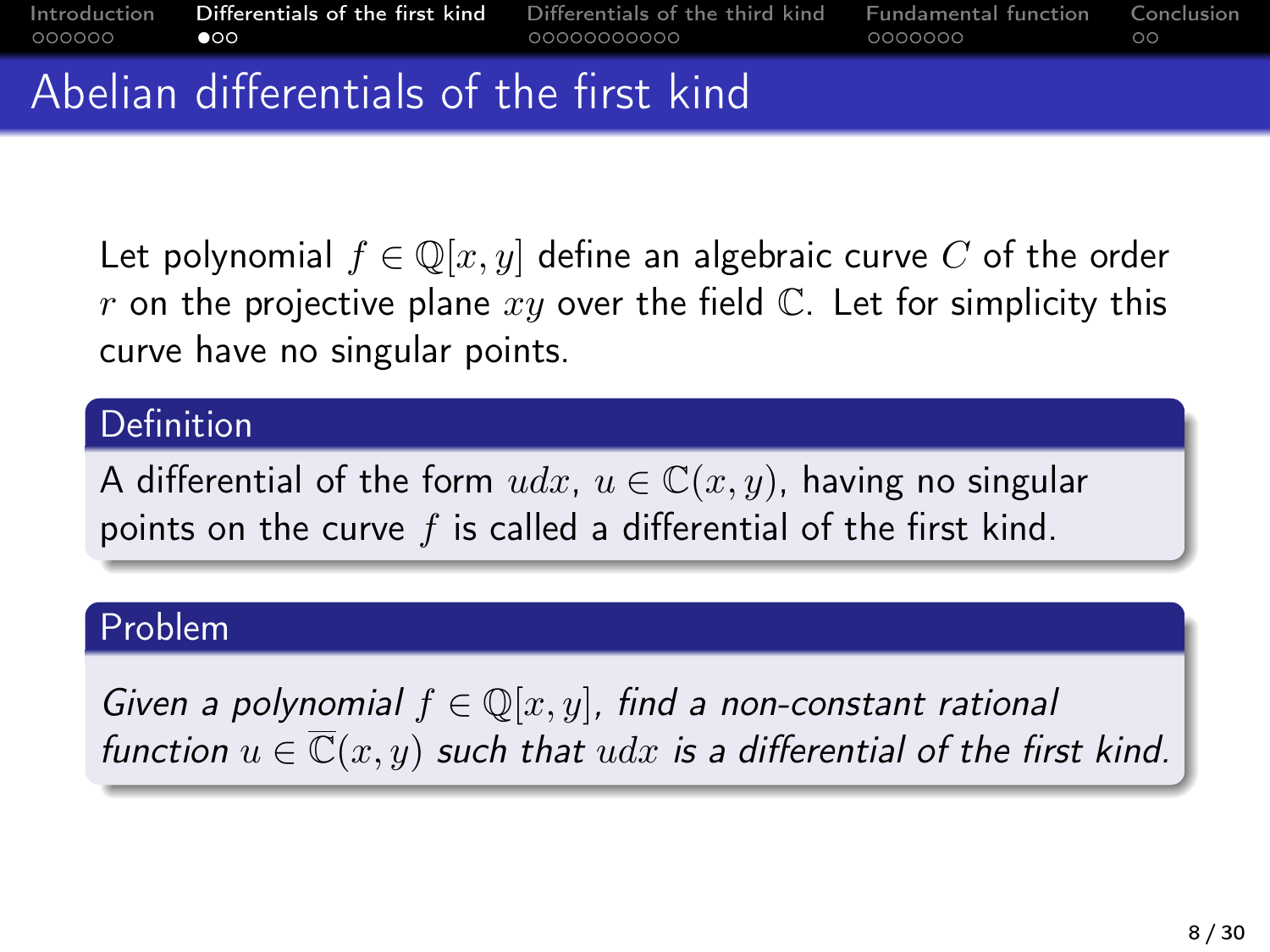| . 000000 | Introduction Differentials of the first kind<br>$\sim$ 000 | Differentials of the third kind Fundamental function Conclusion<br>00000000000 | . 0000000 | ററ |
|----------|------------------------------------------------------------|--------------------------------------------------------------------------------|-----------|----|
|          | Solution of the Problem                                    |                                                                                |           |    |

The absence of finite singular points makes one seek the solution in the form

$$
\frac{E(x,y)dx}{f_y(x,y)}, \quad E \in \mathbb{C}[x,y],
$$

and the absence of singular points at infinity indicates the fact that the order of the polynomial E cannot exceed  $r - 3$ . Since no limitations should be imposed on the coefficients of this polynomial, the set of differentials of the first kind has the dimension

$$
p = \frac{(r-1)(r-2)}{2},
$$

which is called a genus (Rang) of the curve. For the basis of this space one can take differentials with the coefficients form the field Q, rather than from its algebraic closure. Therefore, when constructing differentials of the first kind it is possible and necessary to work over the field Q.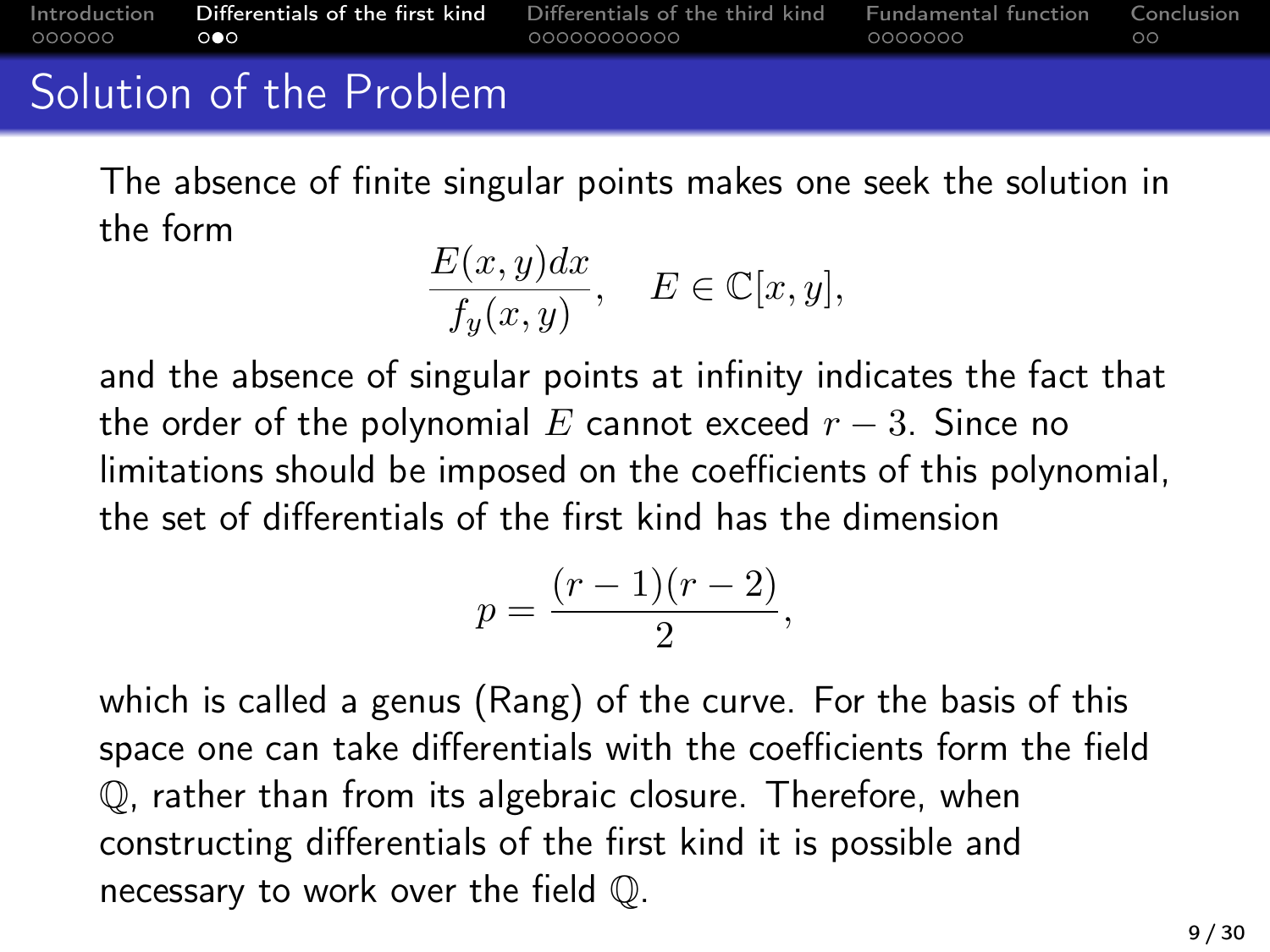| 000000 <b>000</b> | $\Gamma$ <sub>r</sub> and a second set of $\Gamma$ and $\Gamma$ and $\Gamma$ | 00000000000 COOO                                                                                                    | 0000000 | - ററ |
|-------------------|------------------------------------------------------------------------------|---------------------------------------------------------------------------------------------------------------------|---------|------|
|                   |                                                                              | Introduction <b>Differentials of the first kind</b> Differentials of the third kind Fundamental function Conclusion |         |      |

Implementation in CAS

Algorithms for calculating a basis for the space of differentials of the first kind for planar curves, including those having singular points, have been proposed both in classical books and in present-day papers [Hoeij]. At present they are implemented in Maple system (AlgCurves, CASA) and partially in Sage.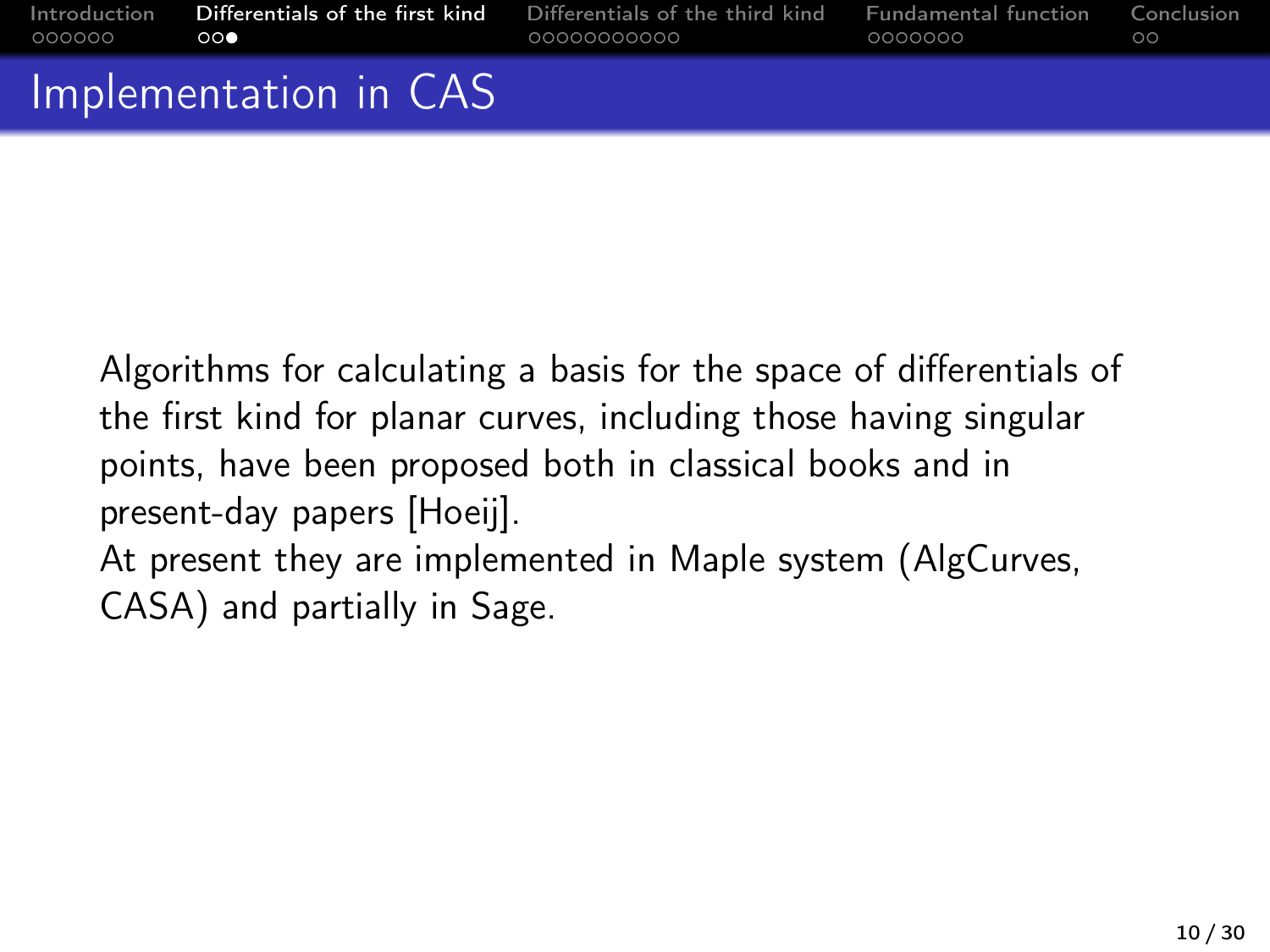<span id="page-10-0"></span>

| 000000 000 |  | •00000000000 |  | Introduction Differentials of the first kind Differentials of the third kind Fundamental function Conclusion<br>. 0000000 | ററ |
|------------|--|--------------|--|---------------------------------------------------------------------------------------------------------------------------|----|
|            |  |              |  |                                                                                                                           |    |

## Abelian differentials of the third kind

#### **Definition**

A differential of the form  $udx, u \in \mathbb{C}(x, y)$  is called a differential of the third kind, if it has two singular points, namely, poles of the first order  $(x_1, y_1)$  and  $(x_2, y_2)$  with residues 1 and  $-1$ .

### Problem

Given an indecomposable polynomial  $f \in \mathbb{Q}[x, y]$ , defining a projective curve C, and two points  $(x_1, y_1)$  and  $(x_2, y_2)$  on this curve, and  $x_1, x_2, y_1, y_2 \in \overline{\mathbb{Q}}$ . It is required to construct a non-constant rational function  $u \in \mathbb{C}(x, y)$  such that  $udx$  is a differential of the third kind with the poles  $(x_1, y_1)$  and  $(x_2, y_2)$ .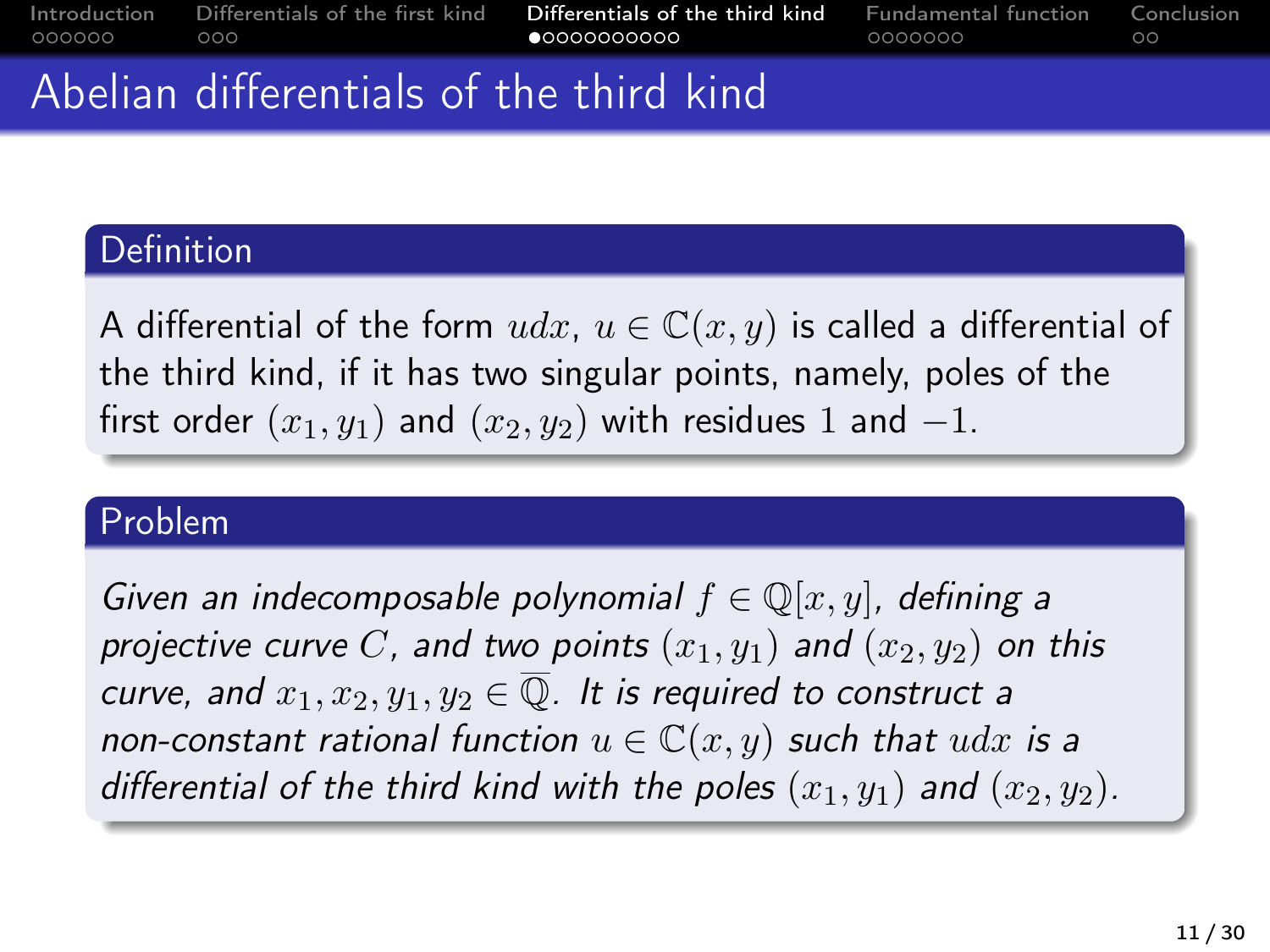[Introduction](#page-1-0) [Differentials of the first kind](#page-7-0) [Differentials of the third kind](#page-10-0) [Fundamental function](#page-21-0) [Conclusion](#page-28-0)  $000$ 00000000000 0000000  $\circ$ 

## Solution of the second Problem, 1

The absence of finite singular points with  $x \neq x_i$  makes one seek the solution in the form

$$
\frac{E(x,y)dx}{(x-x_1)(x_2-x)f_y(x,y)}, \quad E \in \mathbb{C}[x,y],
$$

and the absence of points at infinity indicates the fact that the order of the polynomial E cannot exceed  $r - 1$ . Equation

$$
f(x_i, y) = 0
$$

beside the root  $y = y_i$  has  $r - 1$  more roots; let us denote them as  $y'_{i}, \ldots, y_{i}^{(r-1)}$  $i^{(r-1)}$ . If there are no multiple roots among them, then the equations

$$
E(x_i, y_i^{(j)}) = 0, \quad i = 1, 2, j = 1, \dots, r - 1
$$

ensure the absence of singularities at point, different from  $(x_1, y_1)$ and  $(x_2, y_2)$ .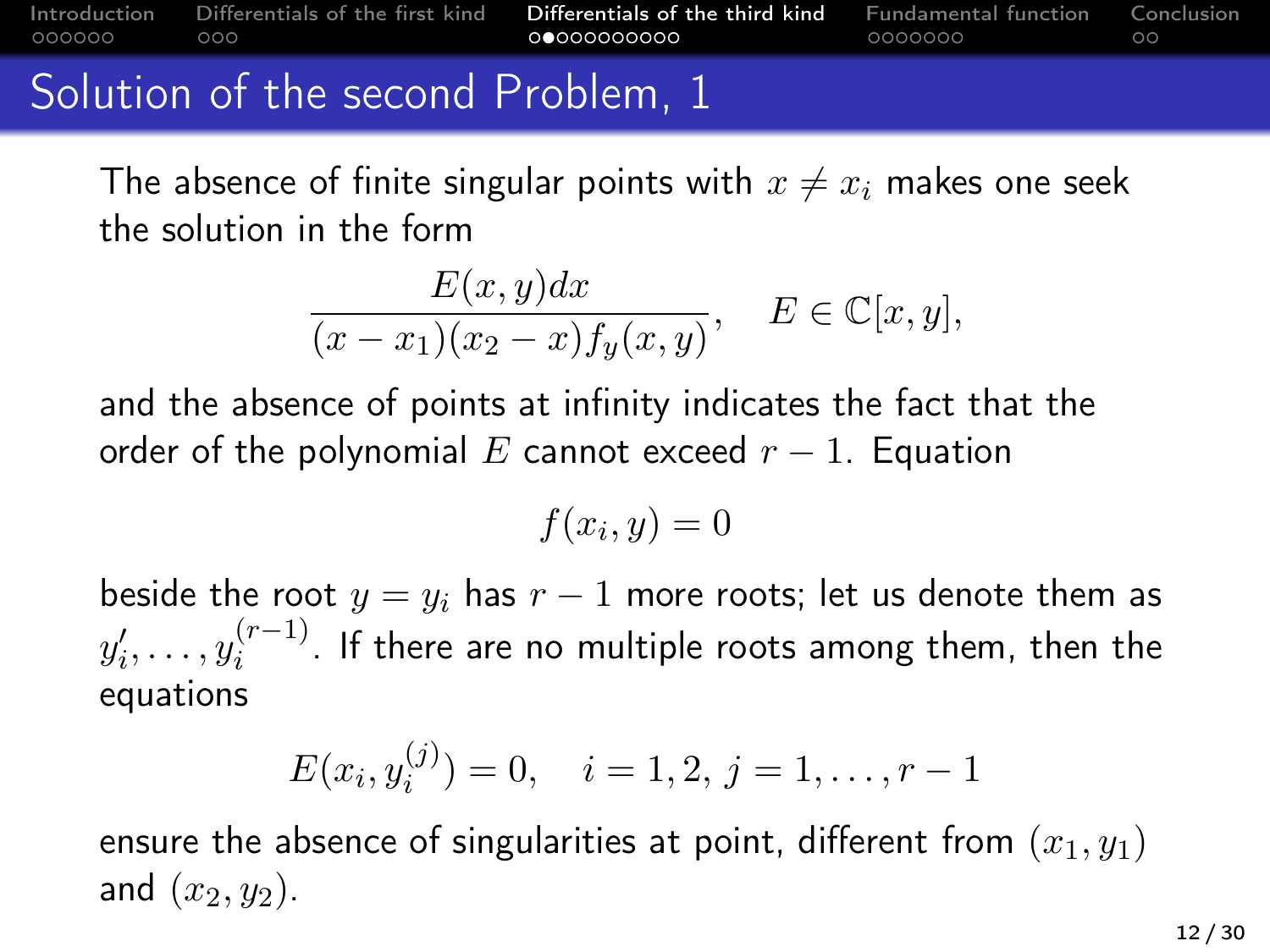Solution of the second Problem, 2

Calculating the residueses at points  $(x_1, y_1)$  and  $(x_2, y_2)$  we find two more equations.

As a result, the solution to the second Problem reduces to the solution of a system of linear equations

$$
\begin{cases} E(x_i, y_i^{(j)}) = 0, & i = 1, 2, j = 1, \dots, r - 1 \\ E(x_1, y_1) = (x_2 - x_1) f_y(x_1, y_1), \\ E(x_2, y_2) = (x_2 - x_1) f_y(x_2, y_2). \end{cases}
$$

to determinate the coefficients of  $E$ .

The coefficients of this system are polynomials with respect  $x_i, y_i^{(j)}$ i and thus belong to QQbar. The main difference of second Problem from the first one is the necessity to extend the number field.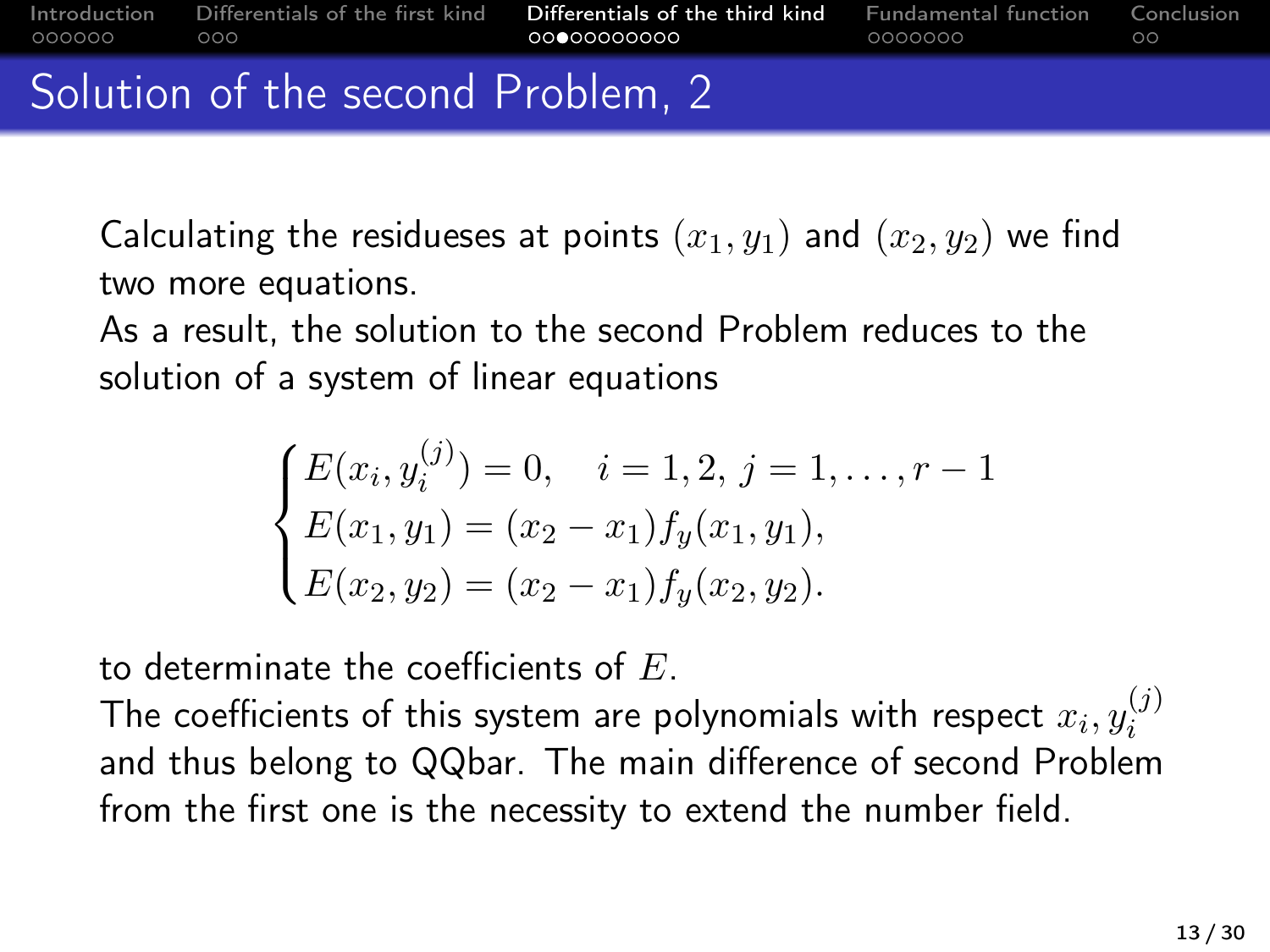| 000000       | $\circ$ 000 | Introduction Differentials of the first kind | Differentials of the third kind<br>00000000000                |  | . 0000000 | <b>Eundamental function</b> Conclusion | ററ |
|--------------|-------------|----------------------------------------------|---------------------------------------------------------------|--|-----------|----------------------------------------|----|
|              |             |                                              | Algorithm for finding the third kind integrals in the case of |  |           |                                        |    |
| simple roots |             |                                              |                                                               |  |           |                                        |    |

**Input:**  $f \in \mathbb{Q}[x, y]$ , points  $(x_1, y_1)$ ,  $(x_2, y_2)$  of the curve f over the field  $\overline{O}$ 

**Output:** differentials  $udx$  with p arbitrary coefficients.

- Calculate the lists  $R_1$  and  $R_2$  of the roots of the equations  $f(x_1, y) = 0$  and  $f(x_2, y) = 0$  with respect to y. Delete form they the roots  $y_1$  and  $y_2$ .
- Add symbolic variables  $c_{ij}$  and define the expression

$$
E = \sum_{i+j \le r} c_{ij} x^i y^j.
$$

- $\bullet$  Calculate the lists L of the linear equations from previous slide.
- $\bullet$  Solve the equations L with respect to  $c_{ij}$ . Substitute the solution in the expression  $E$  and return

$$
\frac{E(x,y)dx}{(x-x_1)(x_2-x)f_y(x,y)}.
$$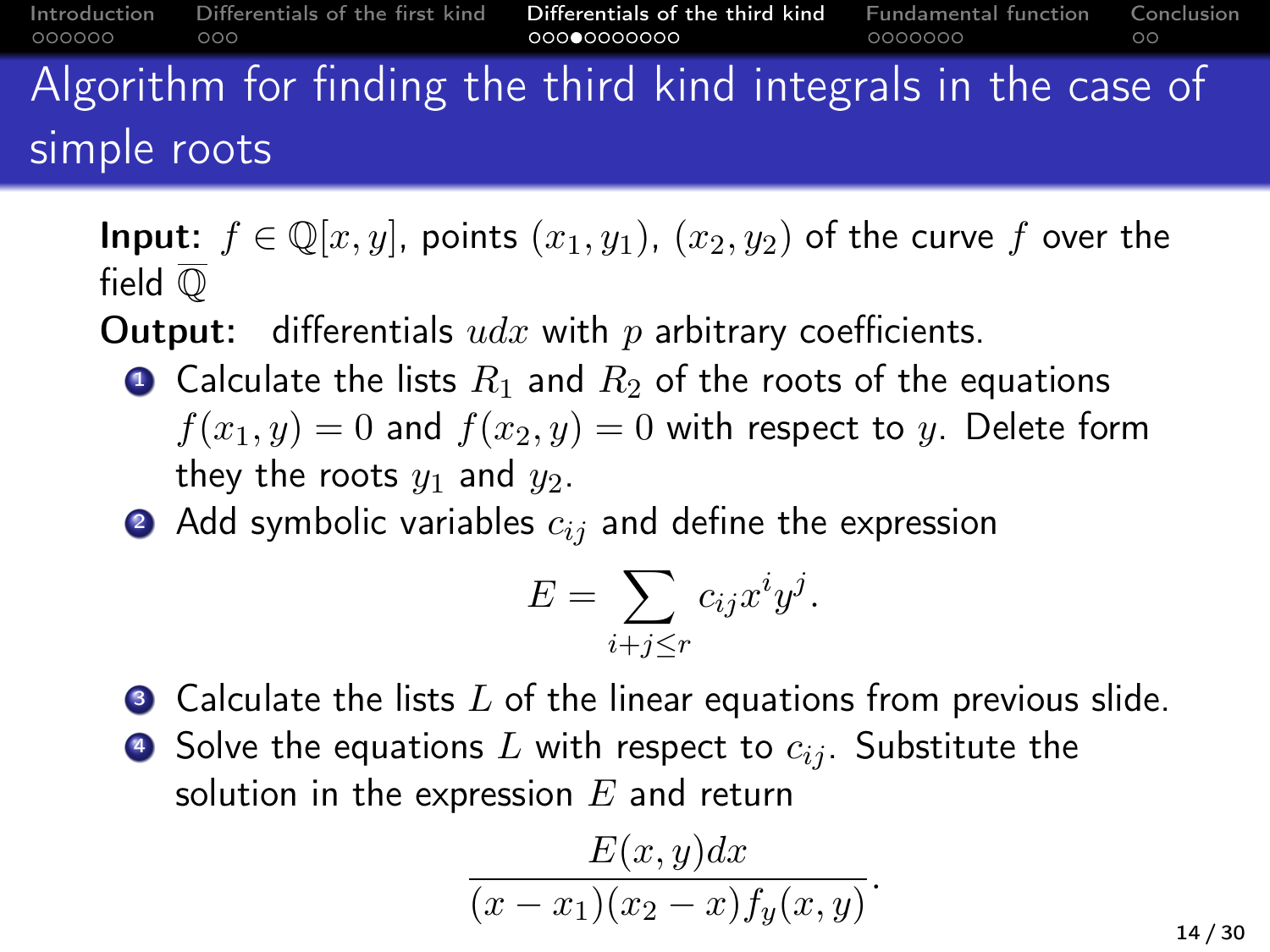| _000000        | Introduction Differentials of the first kind<br>റററ | <b>Differentials of the third kind</b> Fundamental function Conclusion<br>.0000 <b>0</b> 000000 | . 0000000 | ററ |
|----------------|-----------------------------------------------------|-------------------------------------------------------------------------------------------------|-----------|----|
| Example, input |                                                     |                                                                                                 |           |    |

Consider an elliptical curve

$$
x^3 - y^3 + 2xy + x - 2y + 1 = 0.
$$

and construct the differential of the third kind with pols at points with abscissa  $x = 0$  and  $x = 1$ .

```
sage: var("x,y,dx")sage: f=x^3-y^3+2*x*y+x-2*y+1
sage: x1=0
sage: x2=1
sage: v1=QQbar[v](f.subs(x=x1)).roots(multiplicities=False)
sage: v2=QQbar[v](f.subs(x=x2)).roots(multiplicities=False)
```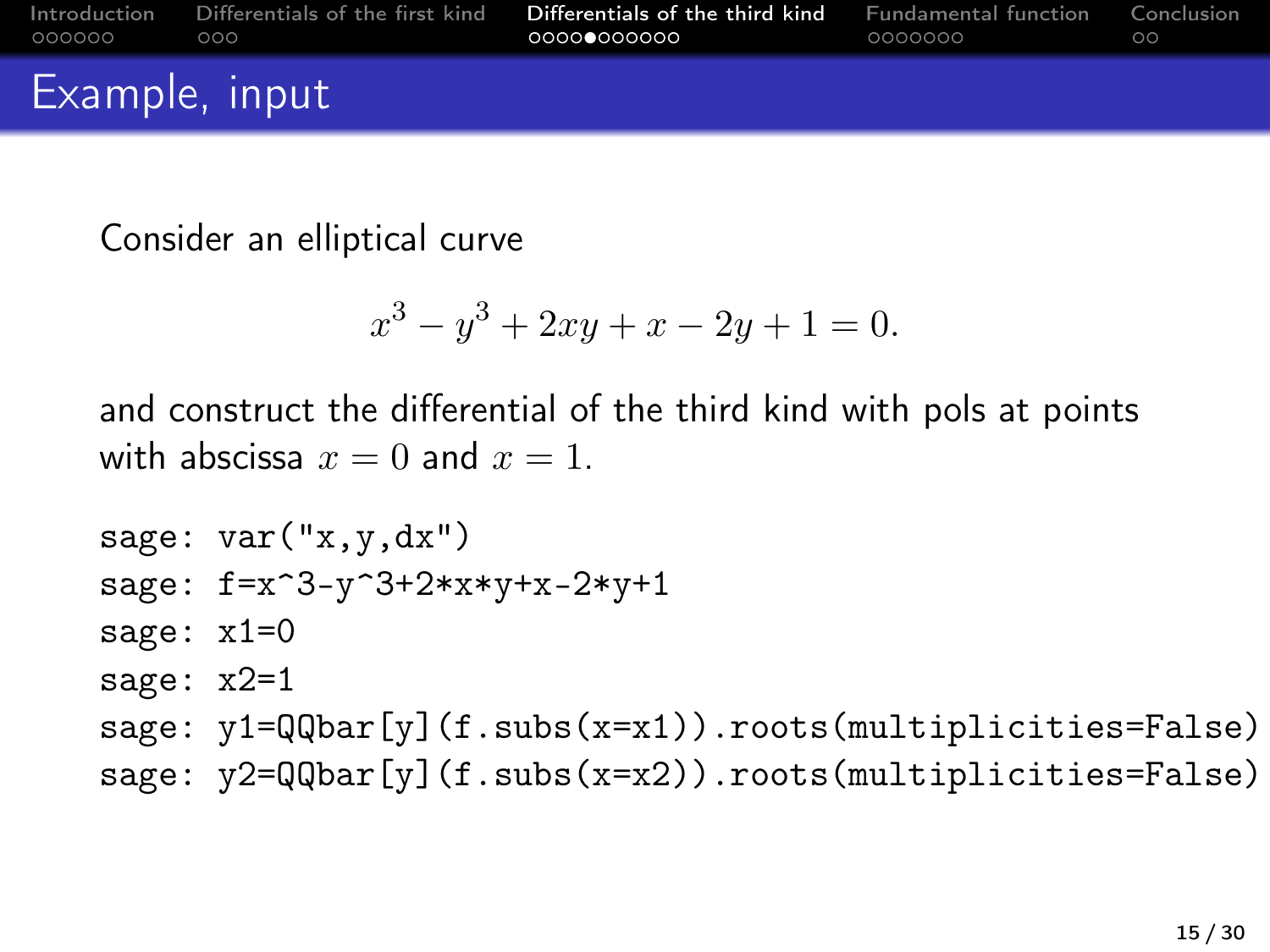First three steps of Algorithm was realized as function iii\_eqs, which return six linear equations with six unknowns  $c_0, \ldots, c_5$ :

```
sage: iii\_eqs(f,[x1,y1],[x2,y2])[c0 + 0.4533976515164038?*c1 + 0.2055694304005904?*c2 +
2.616708291201771?, ...]
```
To solve system of equations, Sage uses a standard function solve, which does not support the operation with algebraic numbers Therefore, we proceeded to matrices over the field of algebraic numbers and tried to solve the system of linear equations by means of function solve\_right. However, this function did not cope with this system in a reasonable amount of time, returning the warning: increasing stack size to 32000000.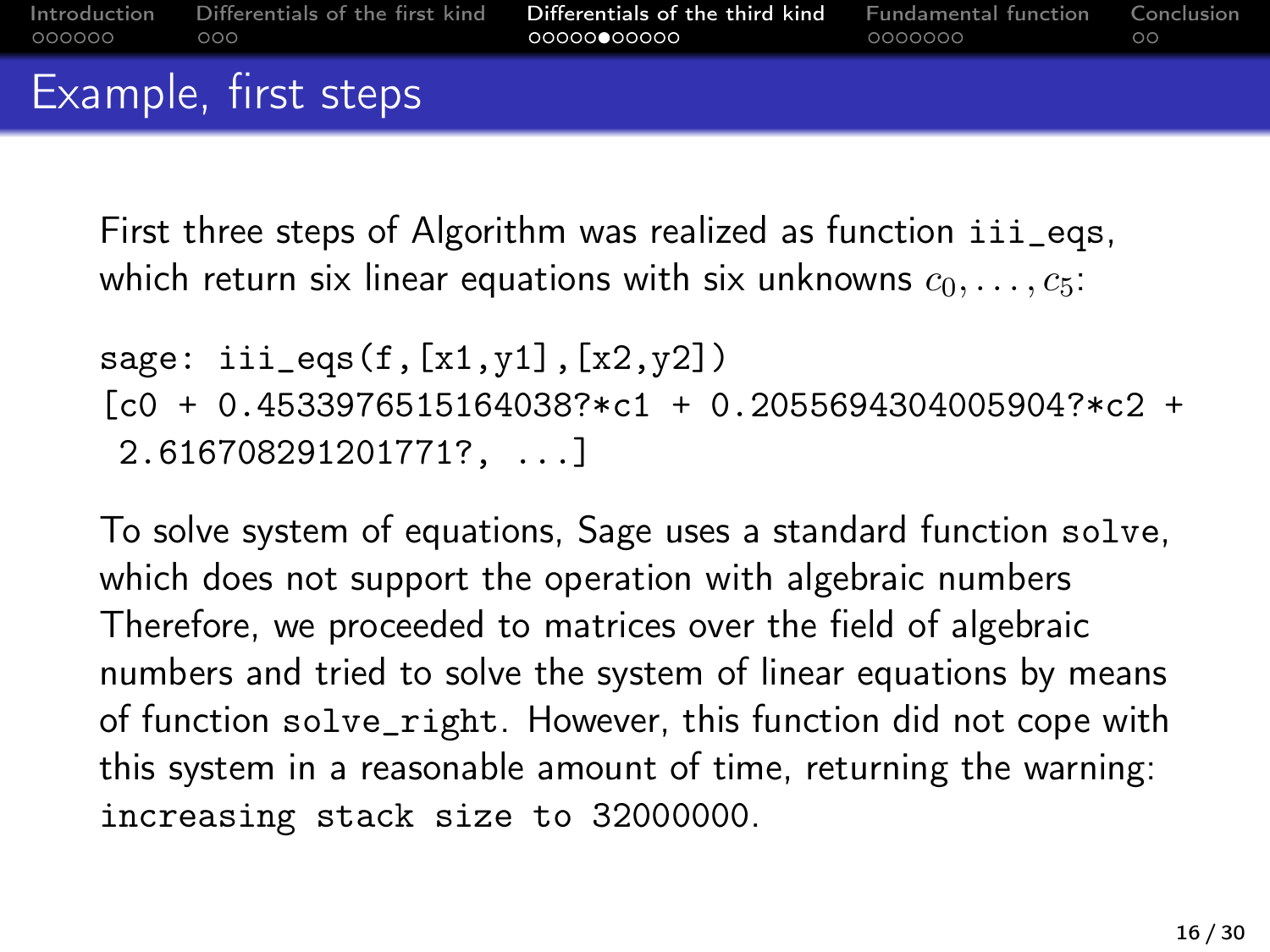## Symmetrization of the obtained equations

The system of linear equations consists of two subsystems of the form

<span id="page-16-1"></span>
$$
E(x_i, y_i^{(j)}; c_0, \dots) = b_{i,j}, \quad j = 1, 2, \dots r,
$$
 (1)

where  $y_i^{(j)}$  $i^{(j)}$  is the set of roots of equation  $f(x_i, y) = 0$  with respect to  $y$ .

We can obtain from this system  $r$  consequences that are symmetric with respect to permutations of the roots of the equation  $f(x_i, y) = 0:$ 

<span id="page-16-0"></span>
$$
\sum_{j=1}^{r} (y_i^{(j)})^k E(x_i, y_i^{(j)}; c_0, \dots) = b_{i,j}, \quad k = 0, 1, \dots r - 1.
$$
 (2)

System [\(2\)](#page-16-0) is equivalent to original system [\(1\)](#page-16-1), since the new system is obtained from the old one by multiplying by the Vandermonde matrix, the determinant of which in the case of simple roots considered is nonzero.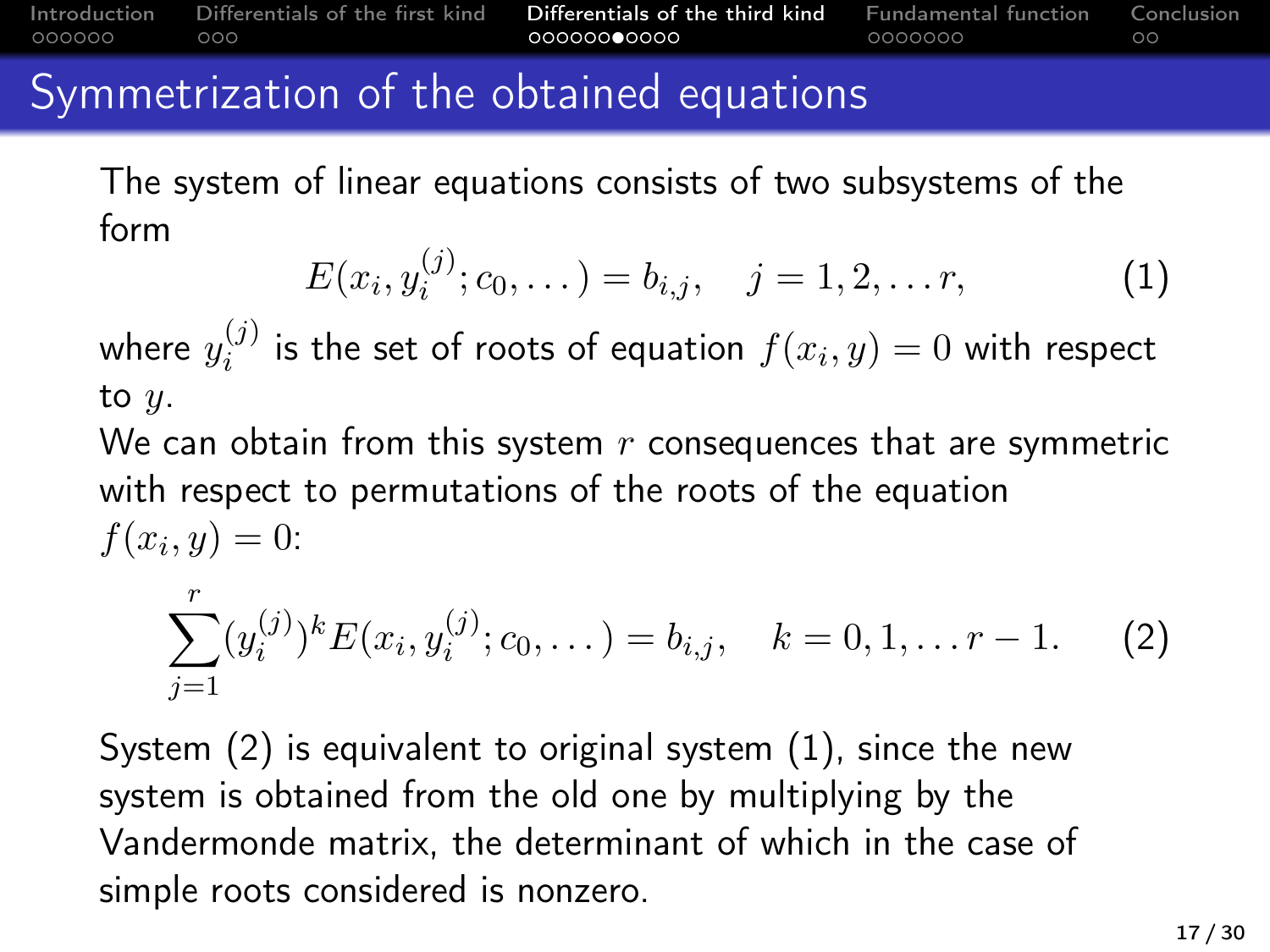| - 000000 - 000 | Introduction Differentials of the first kind <b>Differentials of the third kind</b> Fundamental function Conclusion | . 0000000<br>and the contract of the contract of | - ററ |
|----------------|---------------------------------------------------------------------------------------------------------------------|--------------------------------------------------|------|
|                | Example first stans with symmatrization                                                                             |                                                  |      |

## Example, first steps with symmetrization

After implementing the first three steps and the symmetrization in the form of function iii\_eqs\_sym, we obtain six linear equations with six unknowns  $c_0, \ldots, c_5$ :

```
sage: iii_eqs_swm(f,[x1,y1],[x2,y2])[3*C0 - (4)*c2 + 2.616708291201771?-(4)*c1 + (3.0000000000000007 + 0.?e-36*I)*c2+ 1.186409393934385?,
 -4*c0 + 3*c1 + (8.000000000000007 + 0.7e-36*I)*c2+ 0.5379152329468500?,
3*C0 + 3*C3 + 3*C5 + 6.240251469155713?9*c2 + 9, 9*c1 + 9*c4 + 12.980246132766676?]
```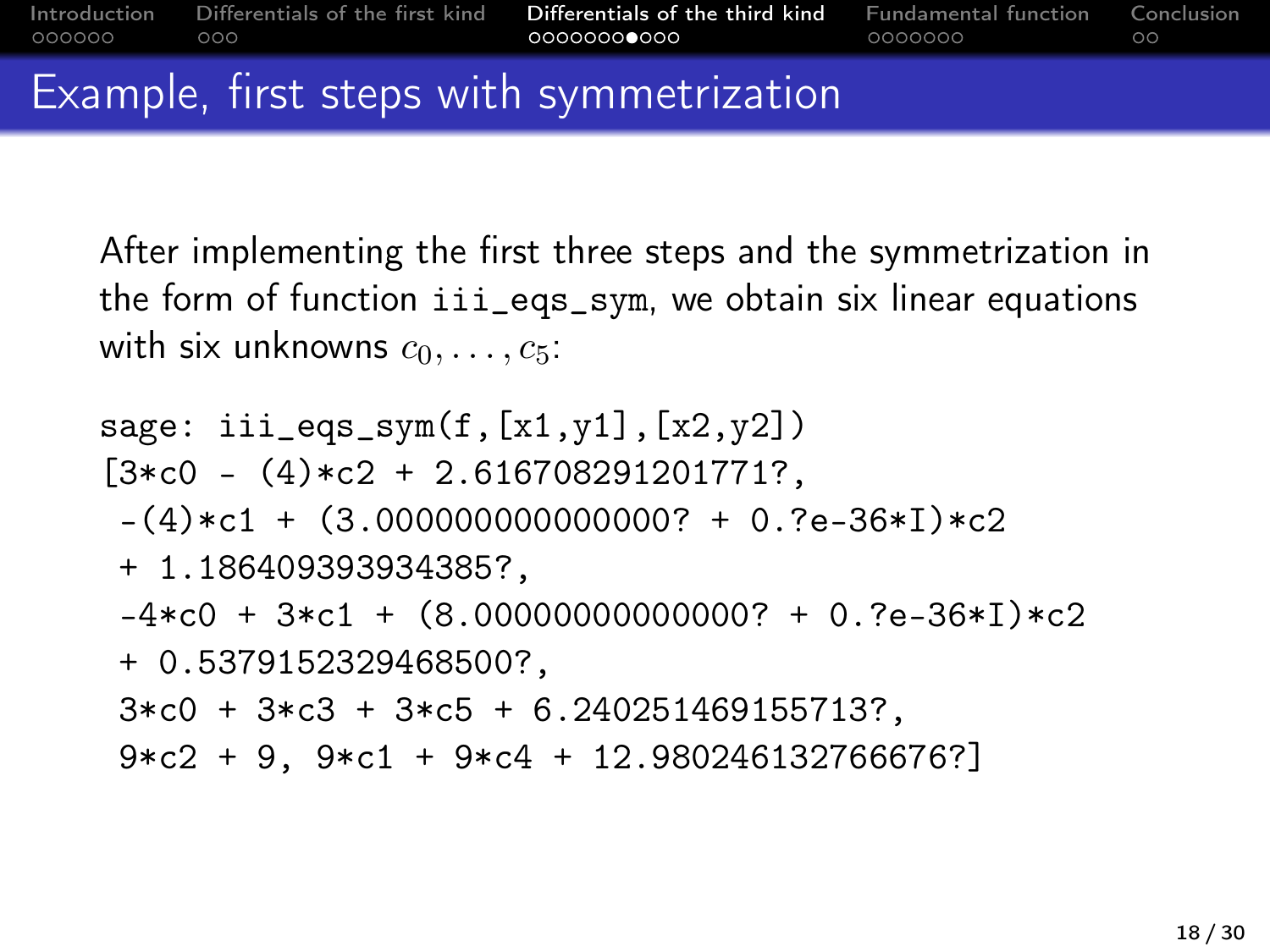Now the drawbacks of the realization of the field of algebraic numbers are obvious: one of coefficients in the second equation is not identified as rational.

When operating with algebraic numbers, there is no rounding error and you can verify its rationality using standard tools:

```
sage: eqs=iii_eqs_sym(f,[x1,y1],[x2,y2])
sage: eqs[1]
-(4)*c1 + (3.0000000000000007 + 0.7e-36*I)*c2+ 1.186409393934385?
sage: eqs[1].coefficient(c2)
3
```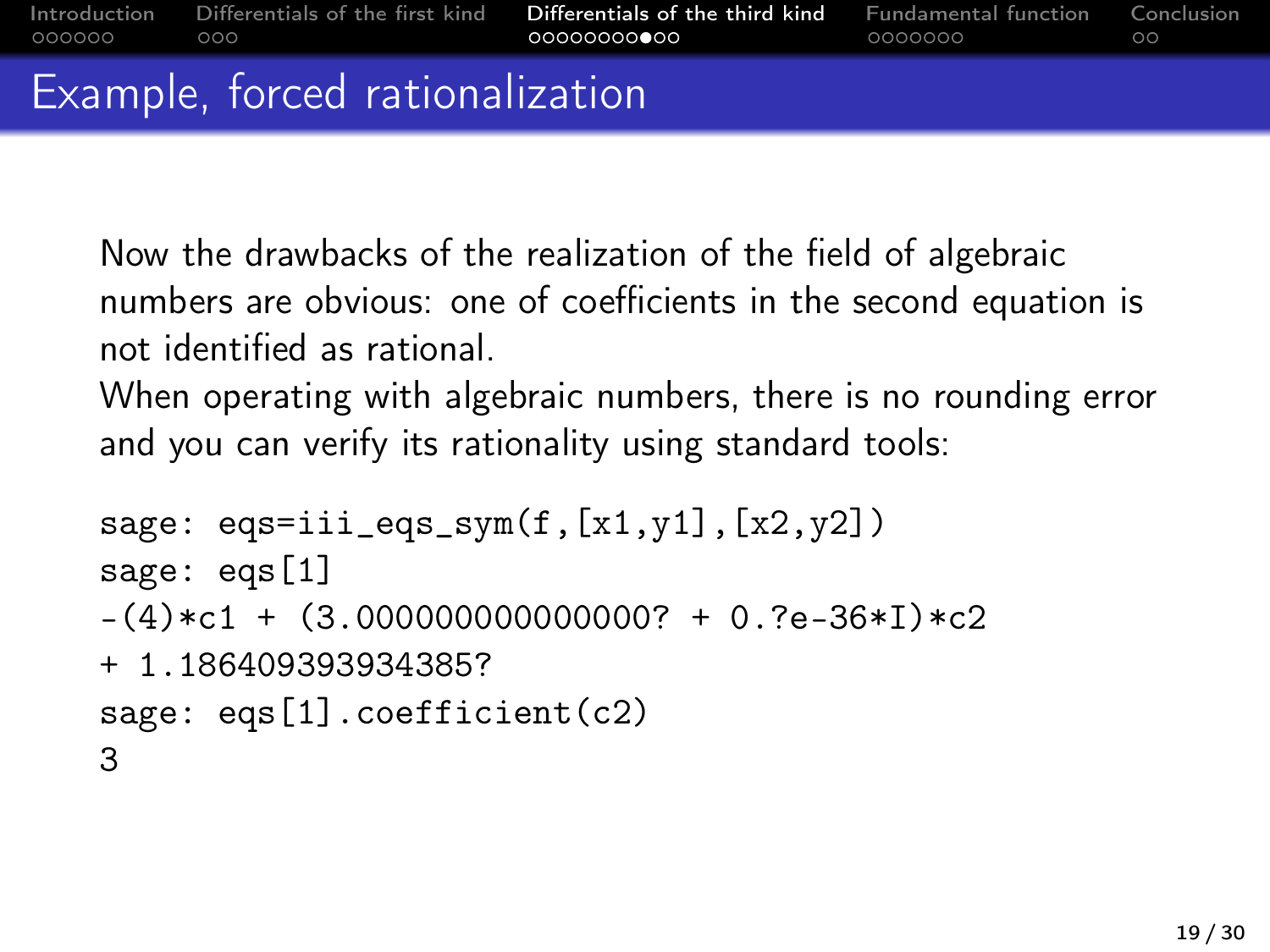| - 000000 | $\circ$ 000              | Introduction Differentials of the first kind <b>Differentials of the third kind</b> Fundamental function Conclusion | 0000000 Q | ററ |  |
|----------|--------------------------|---------------------------------------------------------------------------------------------------------------------|-----------|----|--|
|          | Example, solving of SLAE |                                                                                                                     |           |    |  |

The symmetrized SLAE is solved without noticeable expenditure of time.

For convenience we constructed our own user function lsolve which reduces the equations to the matrix form and solves them by means of function solve\_right:

sage: lsolve(eqs,[c0,c1,c2,c3,c4,c5])  $[CD = -2.205569430400590?$  $c1 = -0.4533976515164038?$ c2 ==  $-1$ , c3 == 0.1254856073486862?,  $c4 = -0.9888519187910046?$ ,  $c5 = 0$ 

This function, like the function solve\_right itself, returns a partial solution.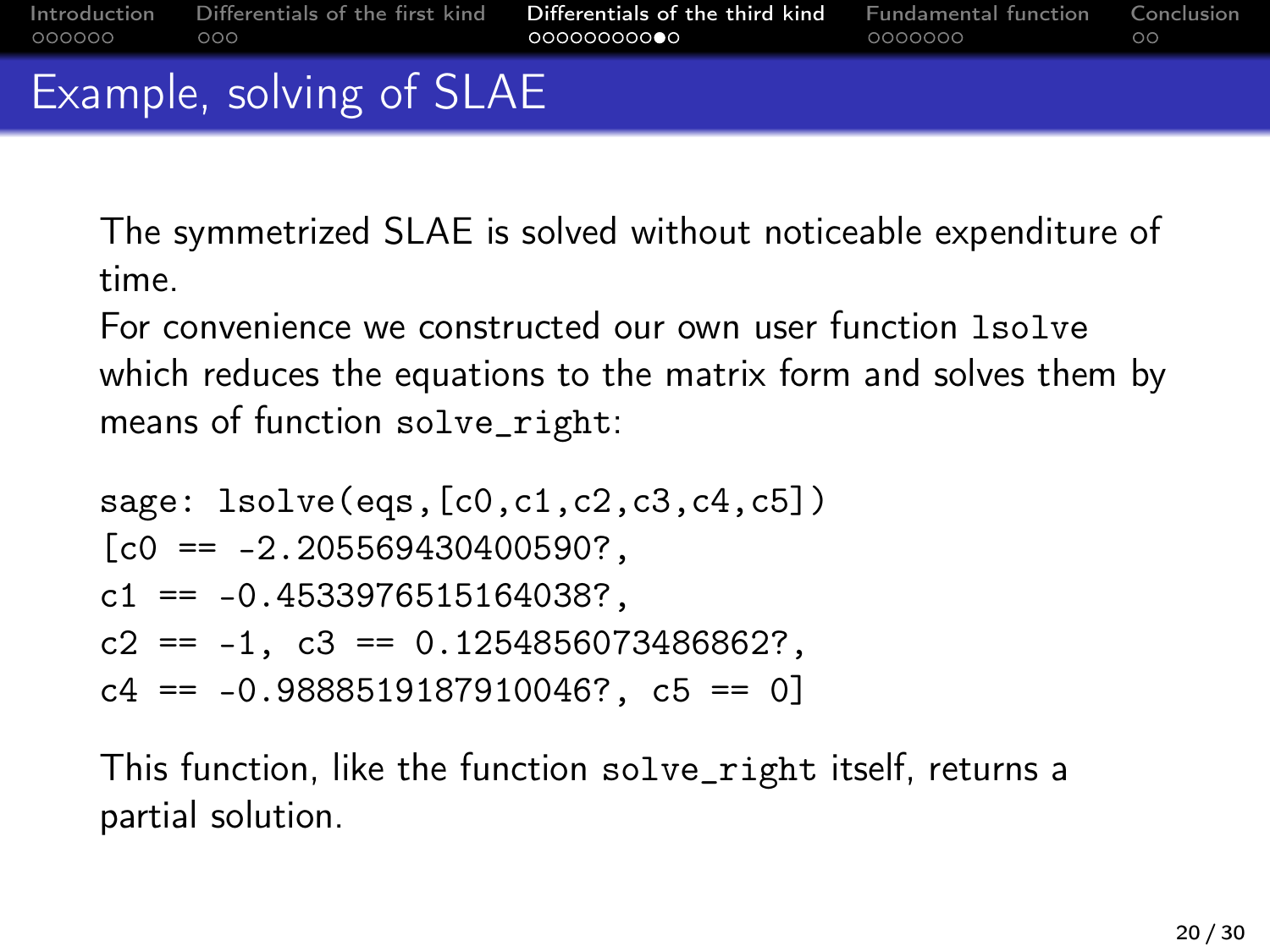The entire Algorithm is implemented as function iii that returns the differential of the third kind, defined up to a linear combination of differentials of the first kind:

sage: iii(f,[x1,y1],[x2,y2])  $(-0.9888519187910046?* x * y - y^2 +$ 0.1254856073486862?\* x - 0.4533976515164038?\* y - 2.205569430400590?) \* dx /( $(3* y^2 - 2* x + 2) * (x - 1) *$ 

In the example considered, a visually graspable expression is obtained.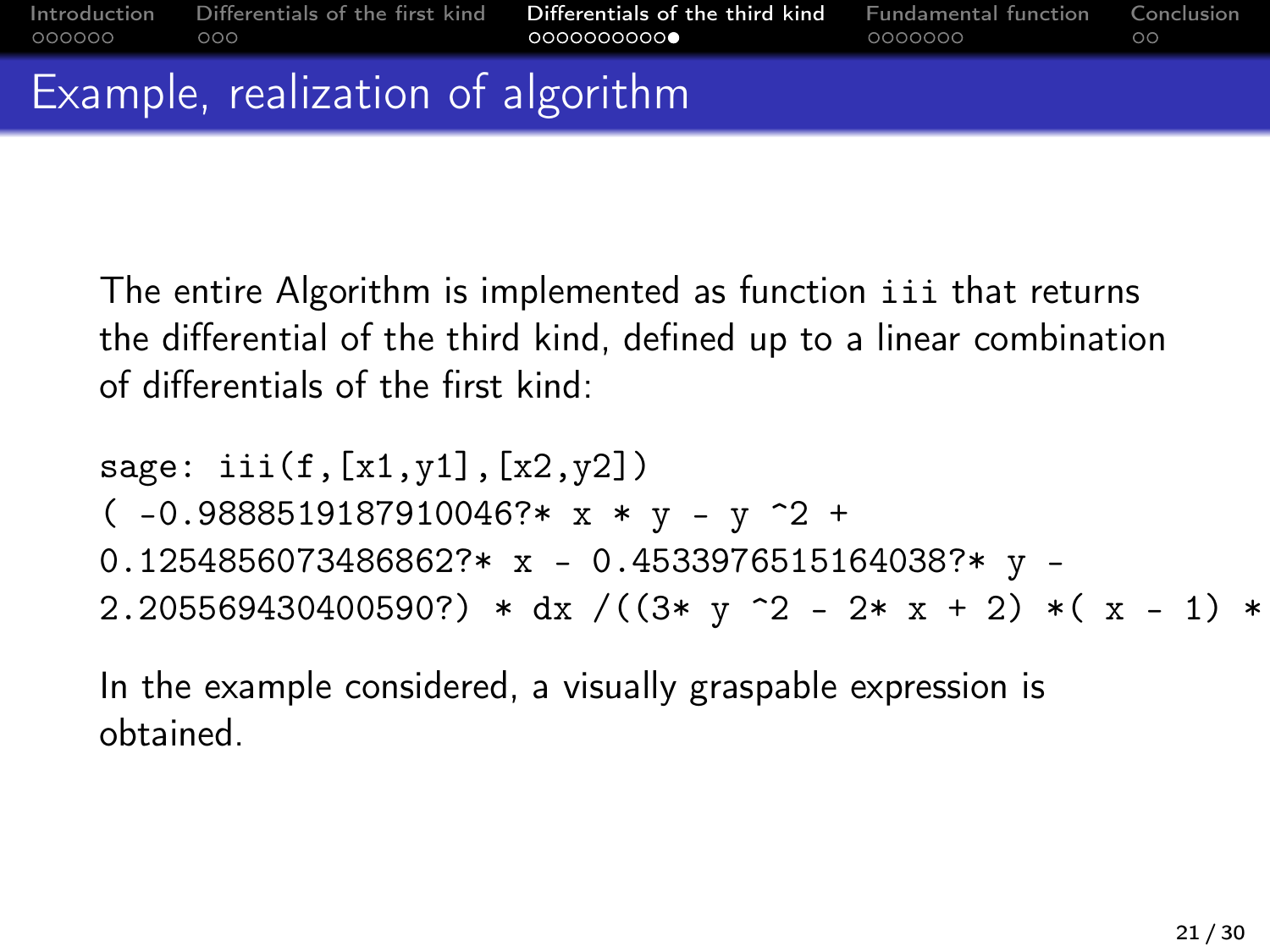<span id="page-21-0"></span>

| 000000 | $\circ$ 000          | Introduction Differentials of the first kind Differentials of the third kind | <b>Fundamental function</b> Conclusion<br>$\bullet$ 000000 | ററ |
|--------|----------------------|------------------------------------------------------------------------------|------------------------------------------------------------|----|
|        | Fundamental function |                                                                              |                                                            |    |

The theory of algebraic curves is based on a seemingly very simple problem.

#### Problem

Given an indecomposable polynomial  $f \in \mathbb{C}[x, y]$  defining a projective curve  $C$ , and  $s$  points  $\left(x_i, y_i\right)$  on this curve. It is required to construct a non-constant rational function  $g \in \mathbb{C}(x, y)$ , having poles only at given points and only of the first order.

If the points are not chosen in a special way, then this problem is solvable only if the number  $r$  is greater than some boundary  $p$ , remarkably equal to the genus of the curve.

#### Definition

The points  $(x_1, y_1), \ldots (x_p, y_p)$  of the curve C will be called points in general position if the third Problem has no solution.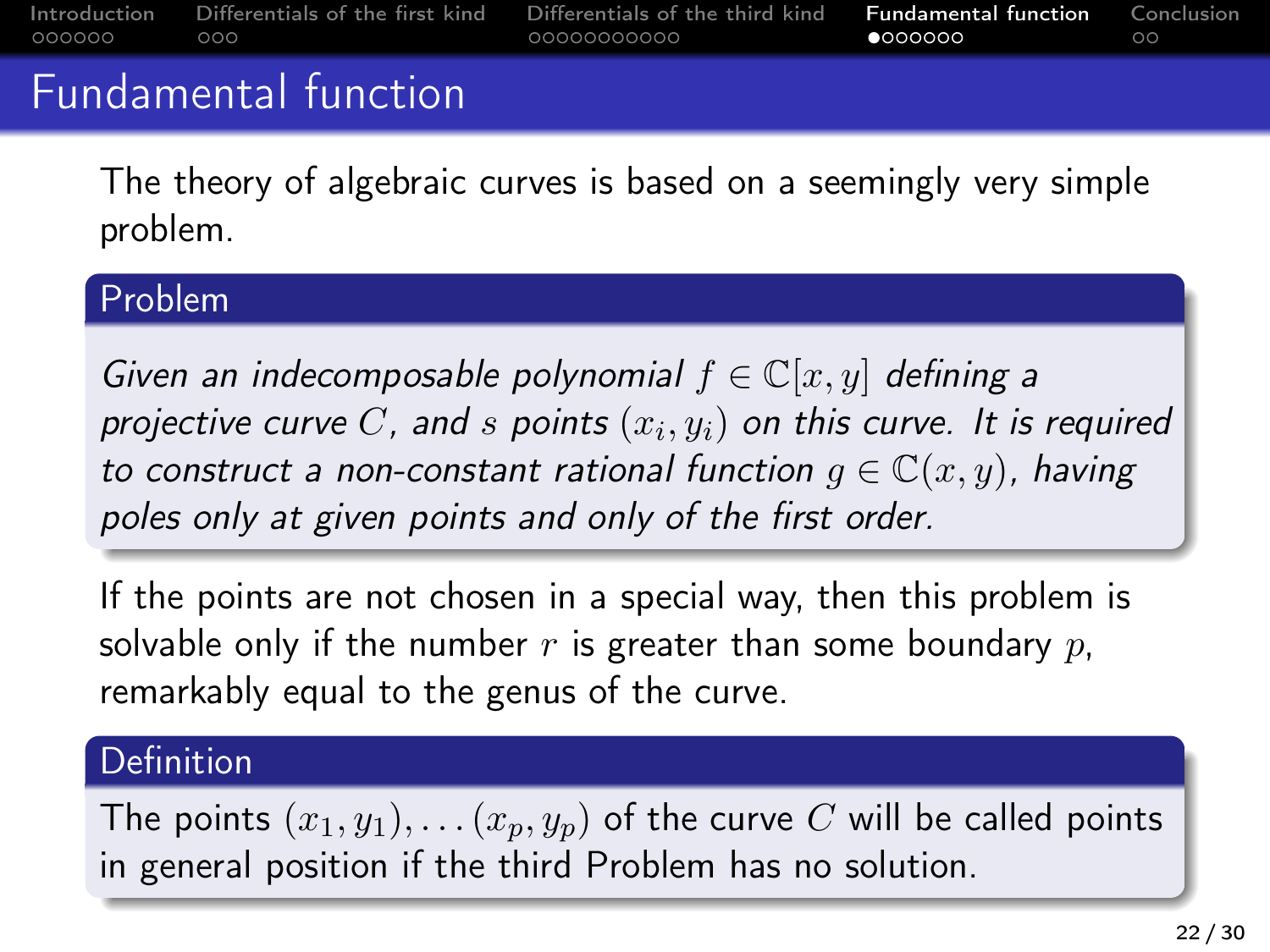| $000000$ 000 |                                                                                                                                                                                                                                       | Introduction Differentials of the first kind Differentials of the third kind <b>Fundamental function</b> Conclusion<br>.00000000000<br>$\Omega$ . The contract of $\Omega$ and $\Omega$ and $\Omega$ and $\Omega$ | <u>and the company of the company of the company of the company of the company of the company of the company of the company of the company of the company of the company of the company of the company of the company of the com</u> | - ററ |
|--------------|---------------------------------------------------------------------------------------------------------------------------------------------------------------------------------------------------------------------------------------|-------------------------------------------------------------------------------------------------------------------------------------------------------------------------------------------------------------------|--------------------------------------------------------------------------------------------------------------------------------------------------------------------------------------------------------------------------------------|------|
|              | $\blacksquare$ . The set of the set of the set of the set of the set of the set of the set of the set of the set of the set of the set of the set of the set of the set of the set of the set of the set of the set of the set of the |                                                                                                                                                                                                                   |                                                                                                                                                                                                                                      |      |

## Fundamental function

#### Definition

We fix  $p$  points  $\left(a_{i},b_{i}\right)$  in general position on the curve  $C.$  The fundamental function is the solution of the third Problem for the set of points obtained by adding one more point to these  $p$  points, which will be denoted below as  $(x^{\prime},y^{\prime}).$  For normalization, it is assumed that the residue at this point is equal to  $-1$ .

The definition is convenient for proving the existence of a fundamental function [Weierstrass, ch. 2].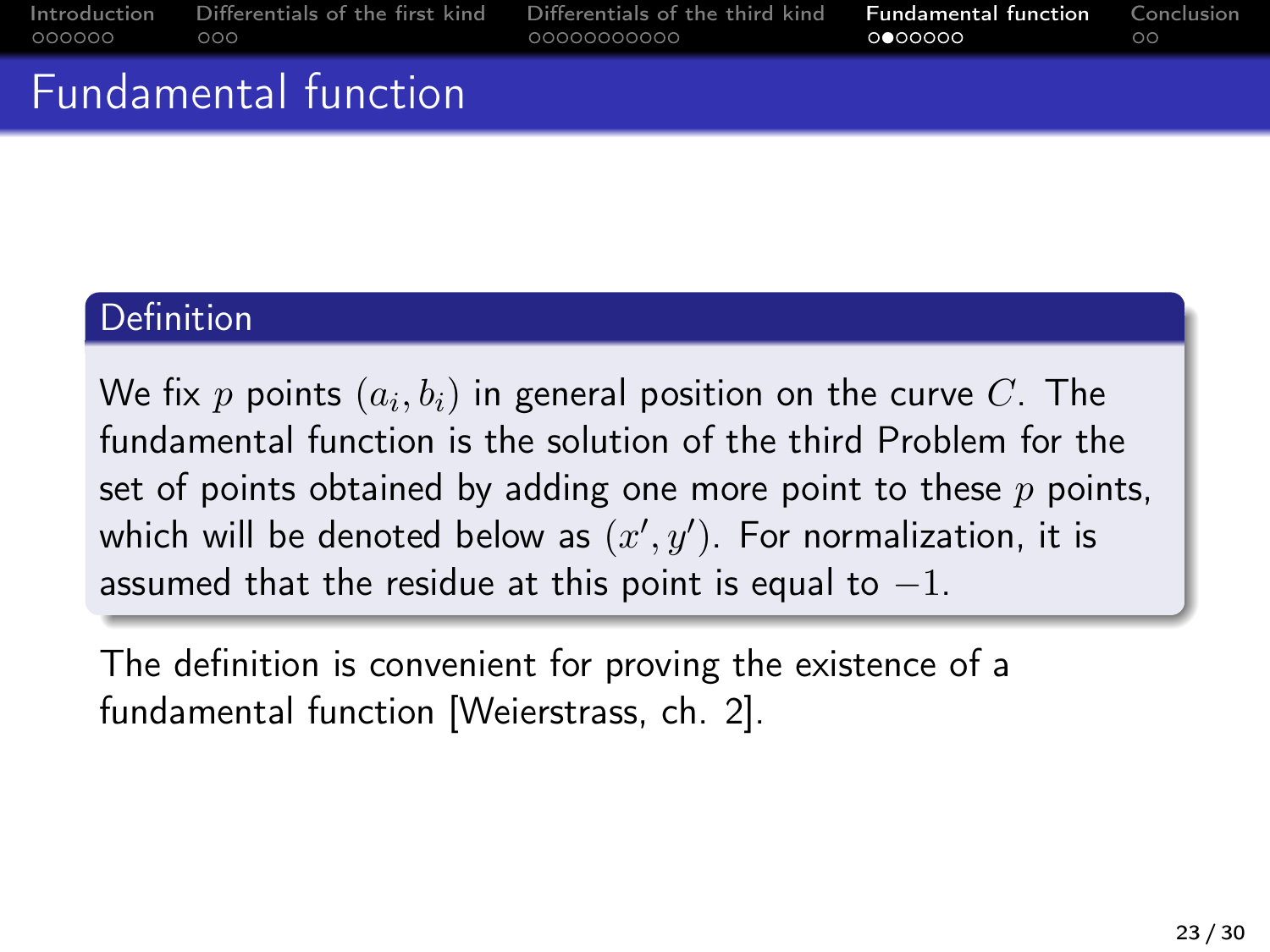#### [Introduction](#page-1-0) [Differentials of the first kind](#page-7-0) [Differentials of the third kind](#page-10-0) [Fundamental function](#page-21-0) [Conclusion](#page-28-0) ooooo ooo  $\circ$ Connection between the fundamental function and Abelian integrals

Let  $udx$  be an Abelian differential of the third kind with first-order poles  $(x_1, y_1)$  and  $(x_2, y_2)$  and residues 1 and  $-1$ , and let h be the fundamental function.

Then the product  $hudx$  has poles of the first order at  $p+3$  points and the residue theorem yields

$$
-h|_{(x_1,y_1)} + h|_{(x_2,y_2)} + u|_{(x',y')} + \sum_{i=1}^p c_i u|_{(a_i,b_i)} = 0,
$$

where  $c_i$  is the residue of the fundamental function at the point  $(a_i, b_i).$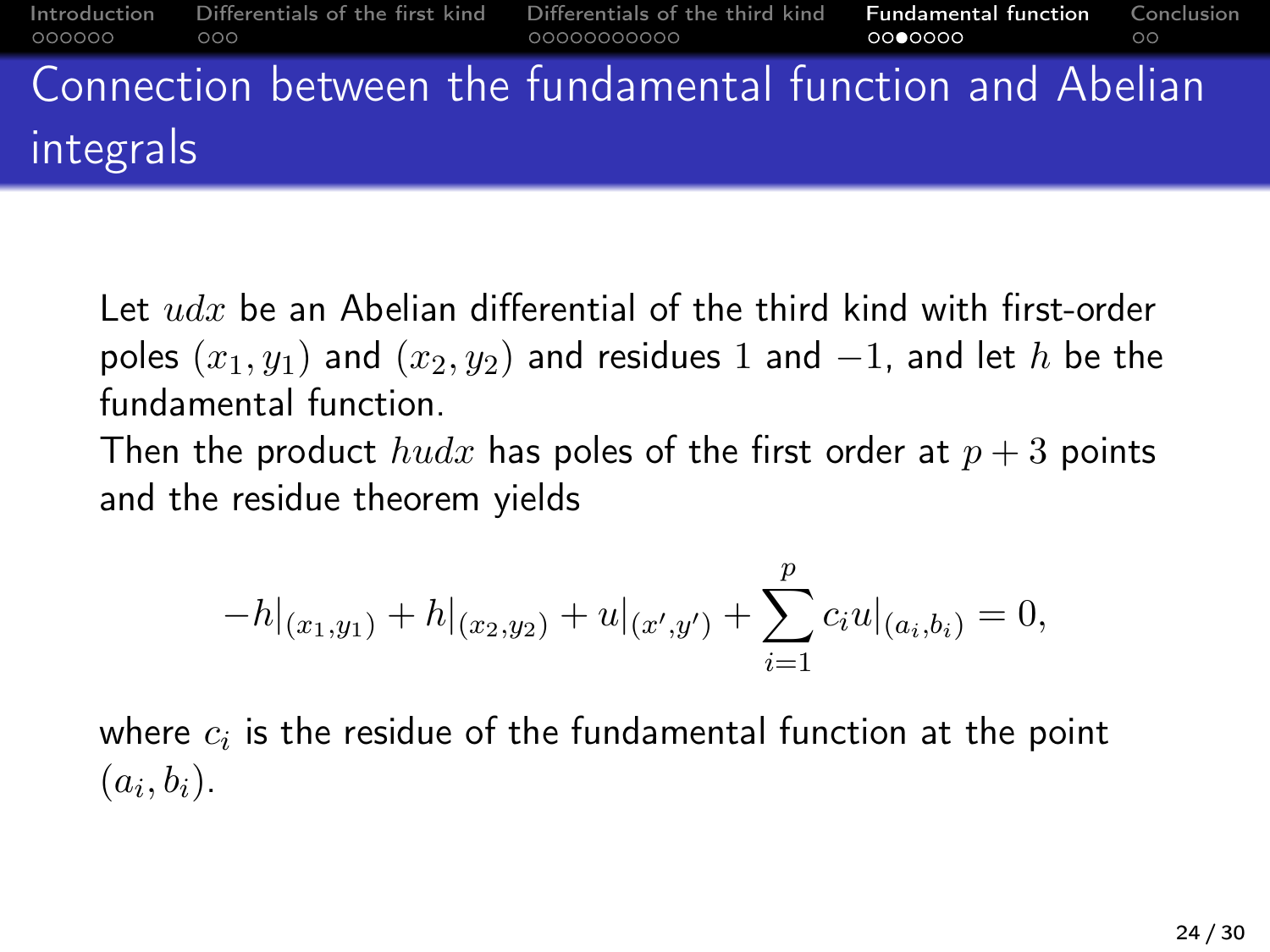#### [Introduction](#page-1-0) [Differentials of the first kind](#page-7-0) [Differentials of the third kind](#page-10-0) [Fundamental function](#page-21-0) [Conclusion](#page-28-0) ooooo  $\circ$ Connection between the fundamental function and Abelian integrals, 2

Since the fundamental function is defined up to an additive constant, it is possible to assume that  $h$  is zero at the point  $(x_2, y_2)$ , then

$$
h|_{(x_1,y_1)} = u|_{(x',y')} + \sum_{i=1}^p c_i u|_{(a_i,b_i)}.
$$

Since a differential of the third kind is defined up to  $p$  constants, it is always possible to ensure that  $u|_{(a_i,b_i)} = 0$ . But then

$$
h|_{(x_1,y_1)} = u|_{(x',y')},
$$

i.e., the fundamental function multiplied by  $dx^{\prime}$ , as a function of the point  $(x', y')$  is a differential of the third kind.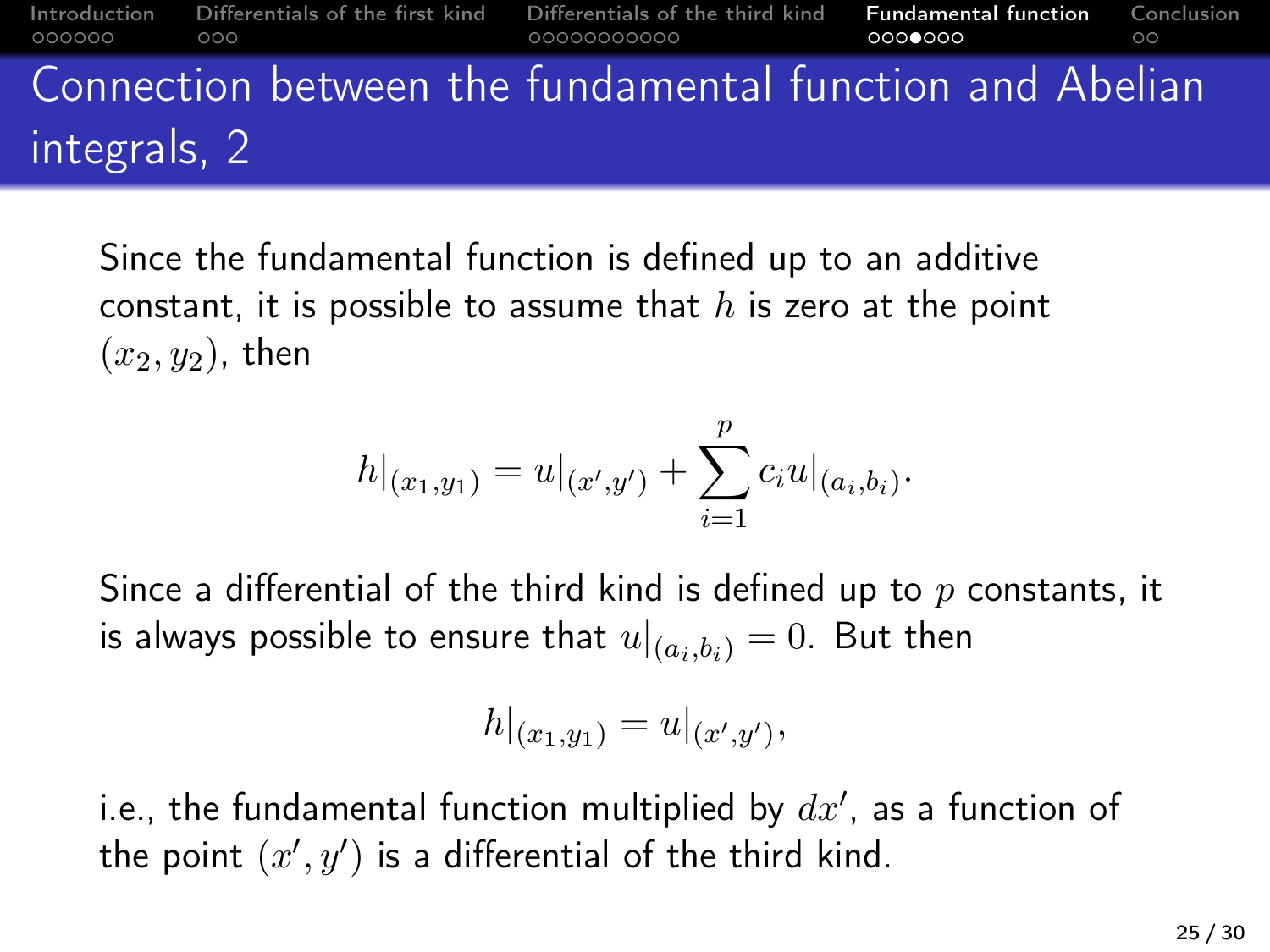#### [Introduction](#page-1-0) [Differentials of the first kind](#page-7-0) [Differentials of the third kind](#page-10-0) [Fundamental function](#page-21-0) [Conclusion](#page-28-0)  $000000$  $0000$  $\circ$ Calculating the value of the fundametal function at a given point

## The formula

$$
h|_{(x_1,y_1)} = u|_{(x',y')}
$$

allows calculating the value of the fundamental function at almost any point according to presented above Algorithm. Consider again the elliptic curve

$$
x^3 - y^3 + 2xy + x - 2y + 1 = 0
$$

of genus 1, at which we take the point  $(1, y_2)$  as a zero of the fundamental function, and the point  $(2, b<sub>1</sub>)$  as an additional pole  $(a_1, b_1)$ . Find the value of the fundamental function at point  $(0, y_1)$ .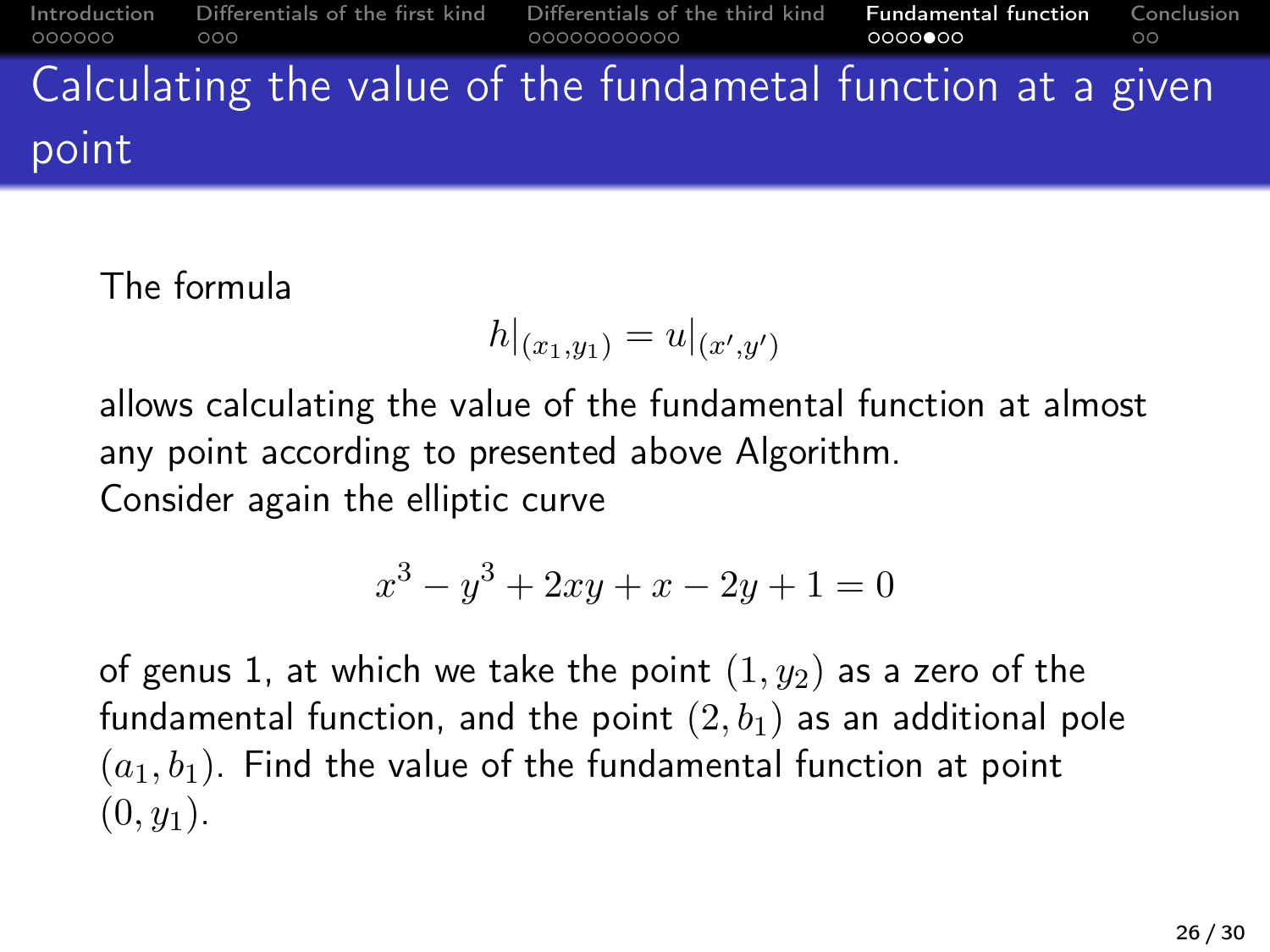| . 000000 | റററ | Introduction Differentials of the first kind Differentials of the third kind <b>Fundamental function</b> Conclusion<br>- 00000000000 | െറെ <b>െ</b> െ | _ ററ |
|----------|-----|--------------------------------------------------------------------------------------------------------------------------------------|----------------|------|
|          |     |                                                                                                                                      |                |      |

## Example

We define the ordinates of the points so that they fall on the curve

```
sage: f=x^3-y^3+2*x*y+x-2*y+1
sage: x1=0
sage: x2=1
sage: a1=2
sage: xx=3
sage: y1 = QQbar[y] (f.subs(x=x1)).roots(multiplicities=False)
sage: y2=QQbar[y](f.subs(x=x2)).roots(multiplicities=False)
sage: b1=QQbar[y] (f.subs(x=a1)).roots(multiplicities=False)
sage: yy=QQbar[y](f.subs(x=xx)).roots(multiplicities=False)
Function haupt_fuction_eval returns the value of the
fundamental function at point (x_1, y_1):
```

```
sage: haupt_fuction_eval(f,[x1,y1],[x2,y2],[xx,yy],
[[a1,b1]])
0.0812732274979057?
```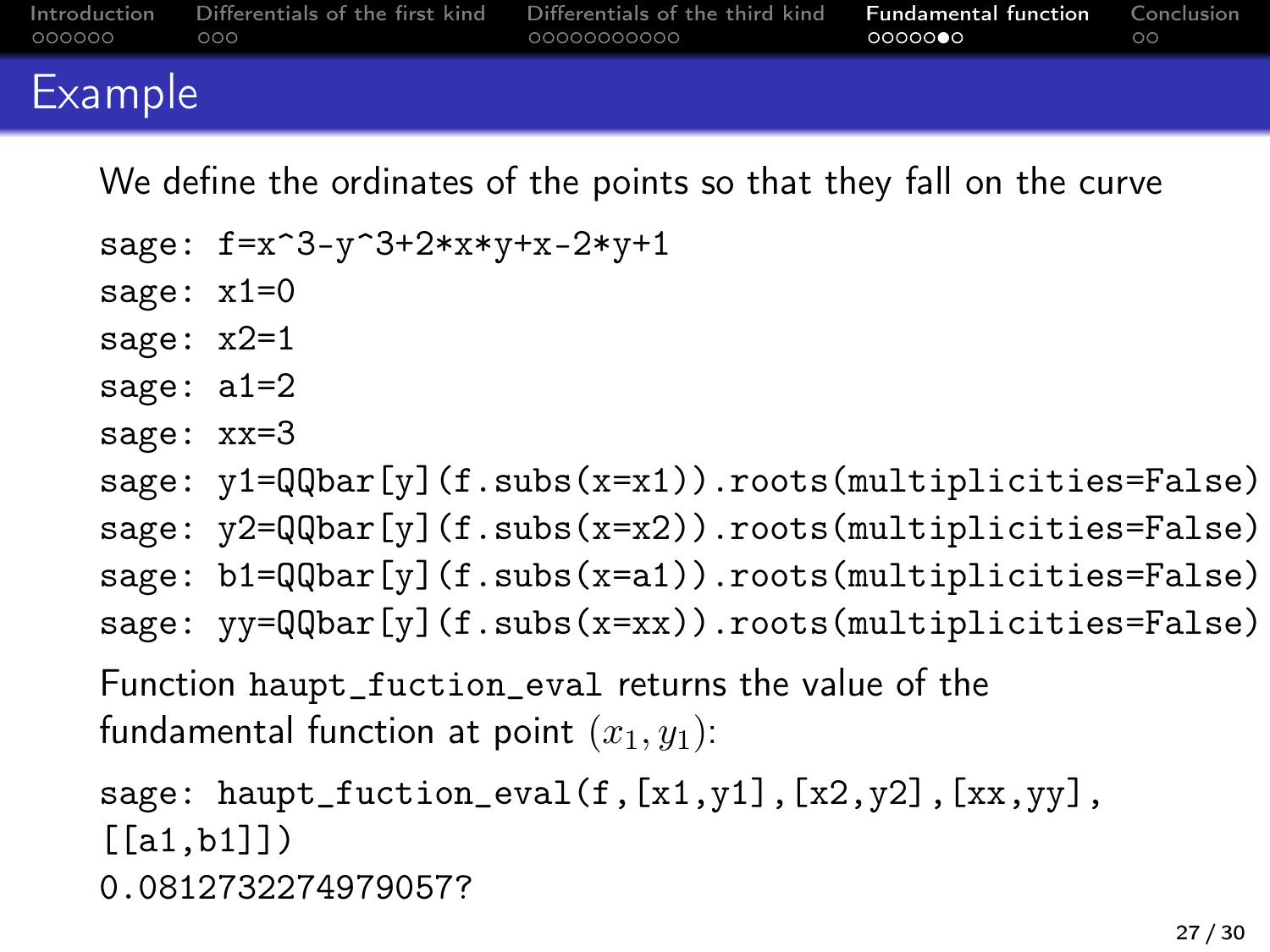sage: haupt\_fuction\_eval(f, $[x1,y1]$ , $[x2,y2]$ , $[xx,yy]$ ,  $[[a1,b1]]$ 0.0812732274979057?

Unfortunately, a very unexpected difficulty arises here: the value of the fundamental function is an algebraic number, the minimum polynomial for which cannot be calculated in a reasonable time (the warning is increasing stack size to 64000000). In the process of designing the function haupt\_fuction\_eval we faced a number of problems that led to the same warning and offered no possibility to finish the calculations. We managed to avoid them by dividing a number of symbolic expressions into parts, each calculated separately. We had to apply the method subs to individual elements rather than to lists.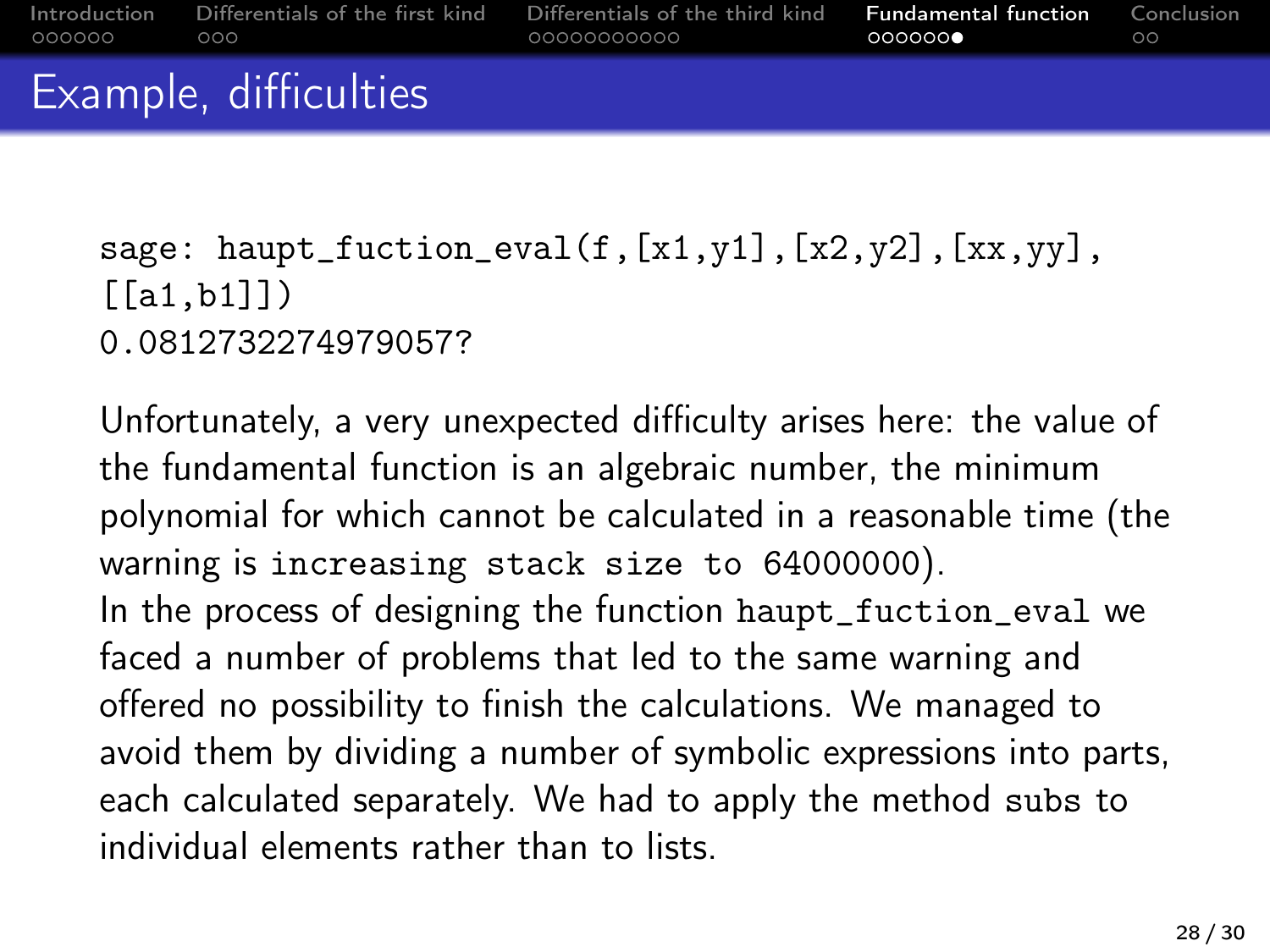<span id="page-28-0"></span>

| 000000 000 | Introduction Differentials of the first kind<br>a construction of the construction of the construction of the construction of the construction of | Differentials of the third kind Fundamental function <b>Conclusion</b> | 0000000 | $\circ$ |
|------------|---------------------------------------------------------------------------------------------------------------------------------------------------|------------------------------------------------------------------------|---------|---------|
| Conclusion |                                                                                                                                                   |                                                                        |         |         |

Summarizing the above, it can be argued that the implication of the algebraic number field in Sage really allows, at least in simple examples, to implement Weierstrass's algorithms almost as described in his Lectures.

Unfortunately, the instrument for working with QQbar in Sage did not live up to our hopes. Certainly, instead of QQbar we can use a tower of the number fields. The algorithm will retain its appearance, but its implementation will be longer.